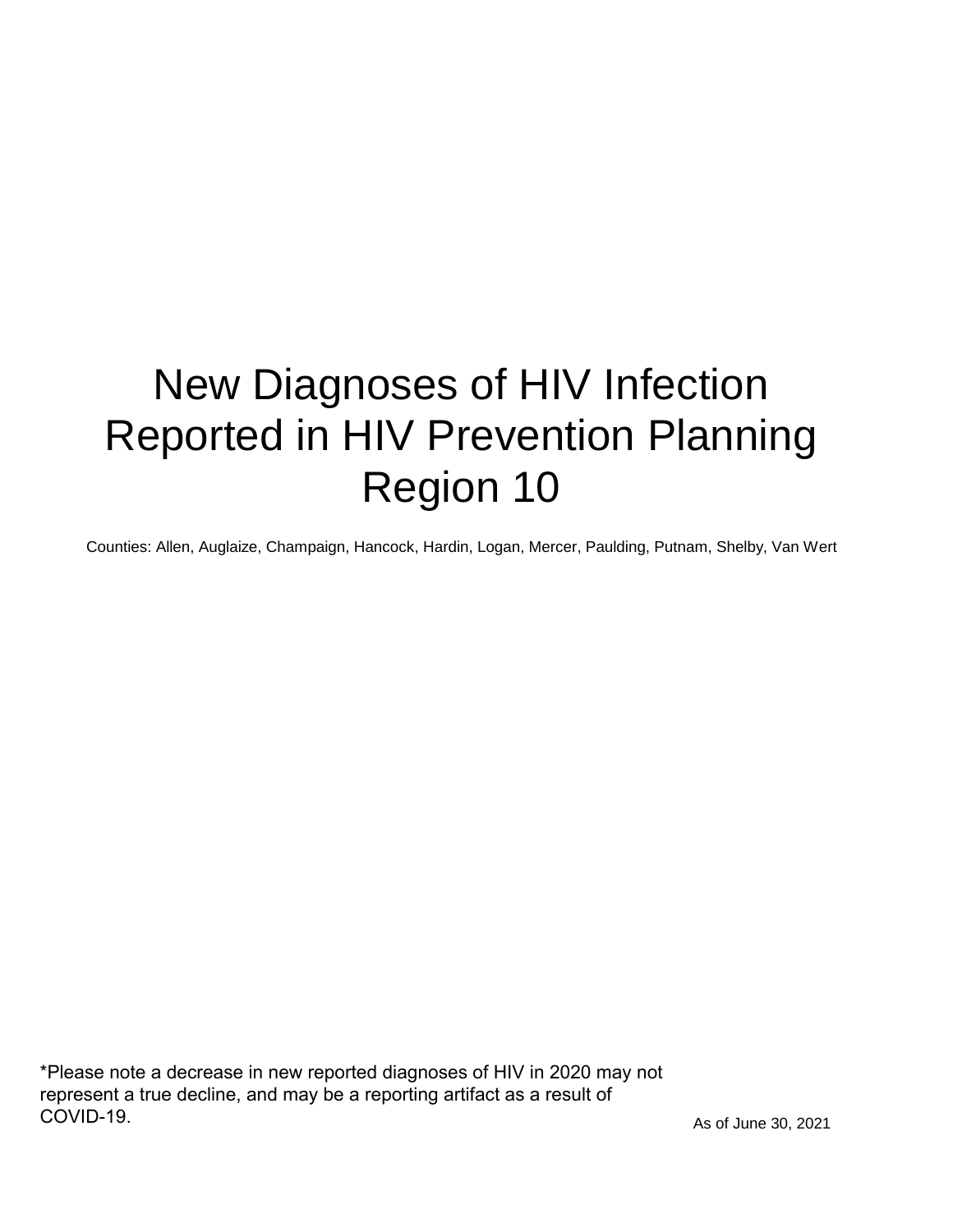#### **Reported new diagnoses of HIV infection in 2020 by disease status and selected characteristics, HIV Prevention Planning Region 10**

|                                              |                   | 2020 diagnosis of HIV |                          |                |                       |     | <b>Disease Status</b>       |              |             |
|----------------------------------------------|-------------------|-----------------------|--------------------------|----------------|-----------------------|-----|-----------------------------|--------------|-------------|
|                                              |                   | infection             |                          |                | <b>HIV (not AIDS)</b> |     | <b>HIV &amp; later AIDS</b> |              | <b>AIDS</b> |
| Characteristic                               | Rate <sup>a</sup> | No.                   | $\%$                     | No.            | $\%$                  | No. | $\%$                        | No.          | $\%$        |
| Sex at birth                                 |                   |                       |                          |                |                       |     |                             |              |             |
| Males                                        | 3.9               | 10                    | 77%                      | 8              | 73%                   | 1   | 100%                        | 1            | 100%        |
| Females                                      | $\star$           | 3                     | 23%                      | 3              | 27%                   |     |                             |              |             |
| Age at diagnosis (yr)                        |                   |                       |                          |                |                       |     |                             |              |             |
| $<13$                                        | $\star$           |                       |                          |                |                       |     |                             |              |             |
| $13 - 14$                                    |                   |                       |                          |                |                       |     |                             |              |             |
| 15-19                                        |                   |                       |                          |                |                       |     |                             |              |             |
| 20-24                                        |                   | 2                     | 15%                      | 2              | 18%                   |     |                             |              |             |
| 25-29                                        |                   | 1                     | 8%                       | 1              | 9%                    |     |                             |              |             |
| 30-34                                        |                   | 3                     | 23%                      | 3              | 27%                   |     |                             |              |             |
| 35-39                                        |                   | 1                     | 8%                       | 1              | $9\%$                 |     |                             |              |             |
| 40-44                                        |                   | $\blacksquare$        | $\blacksquare$           | $\blacksquare$ | $\overline{a}$        |     |                             |              |             |
| 45-49                                        |                   | 1                     | 8%                       | 1              | 9%                    |     |                             |              |             |
| 50-54                                        |                   | 3                     | 23%                      | 3              | 27%                   |     |                             |              |             |
| 55-64                                        |                   | 1                     | 8%                       | ä,             |                       |     |                             | 1            | 100%        |
| $65+$                                        |                   | 1                     | 8%                       |                |                       | 1   | 100%                        |              |             |
| Race/Ethnicity <sup>b</sup>                  |                   |                       |                          |                |                       |     |                             |              |             |
| American Indian/Alaska Native                |                   |                       |                          |                |                       |     |                             |              |             |
| Asian/Pacific Islander                       |                   |                       |                          |                |                       |     |                             |              |             |
| Black/African-American                       | $\star$           | 1                     | 8%                       | 1              | $9\%$                 |     |                             |              |             |
| Hispanic/Latinx                              | $\star$           | ÷,                    | $\overline{\phantom{a}}$ |                | $\blacksquare$        |     |                             |              |             |
| White                                        | 2.6               | 12                    | 92%                      | 10             | 91%                   | 1   | 100%                        | 1            | 100%        |
| Multi-Race                                   |                   |                       |                          |                |                       |     |                             |              |             |
| Race/Ethnicity <sup>b</sup> and Sex at birth |                   |                       |                          |                |                       |     |                             |              |             |
| American Indian/Alaska Native Males          | $\ast$            |                       |                          |                |                       |     |                             |              |             |
| American Indian/Alaska Native Females        |                   |                       |                          |                |                       |     |                             |              |             |
| Asian/Pacific Islander Males                 |                   |                       |                          |                |                       |     |                             |              |             |
| Asian/Pacific Islander Females               |                   |                       |                          |                |                       |     |                             |              |             |
| Black/African-American Males                 |                   | 1                     | 8%                       | 1              | 9%                    |     |                             |              |             |
| Black/African-American Females               | $\star$           | ۰                     | $\overline{a}$           | ä,             | $\overline{a}$        |     |                             |              |             |
| Hispanic/Latino Males                        | $\star$           |                       |                          |                |                       |     |                             |              |             |
| Hispanic/Latina Females                      | $\star$           | $\blacksquare$        |                          |                |                       |     |                             |              |             |
| <b>White Males</b>                           | 4.0               | 9                     | 69%                      | 7              | 64%                   | 1   | 100%                        | $\mathbf{1}$ | 100%        |
| <b>White Females</b>                         | $\star$           | 3                     | 23%                      | 3              | 27%                   |     |                             |              |             |
| Multi-Race Males                             | $\star$           | ÷                     |                          |                |                       |     |                             |              |             |
| Multi-Race Females                           | $\star$           |                       |                          |                |                       |     |                             |              |             |
| <b>Total</b>                                 | 2.6               | 13                    |                          | 11             |                       | 1   |                             |              |             |

Notes:

Reported new diagnoses of HIV infection include persons with a diagnosis of HIV (not AIDS), a diagnosis of HIV and an AIDS diagnosis within 12 months (HIV & later AIDS), and concurrent diagnoses of HIV and AIDS (AIDS) who were residents of Ohio at time of initial diagnosis.

Asterisk (\*) indicates rate not calculated for case count <5 due to unstable rates. Dash (-) indicates no cases were reported for the given category.

<sup>a</sup>The rate is the number of persons with a reported diagnosis of HIV infection per 100,000 population calculated using 2020 U.S. Census estimates.

ᵇ Hispanics/Latinx may be of any race. Persons with a race of American Indian/Alaska Native, Asian/Pacific Islander, Black/African-American, White, or Multi-race are not-Hispanic. Asian/Pacific Islander includes Native Hawaiians.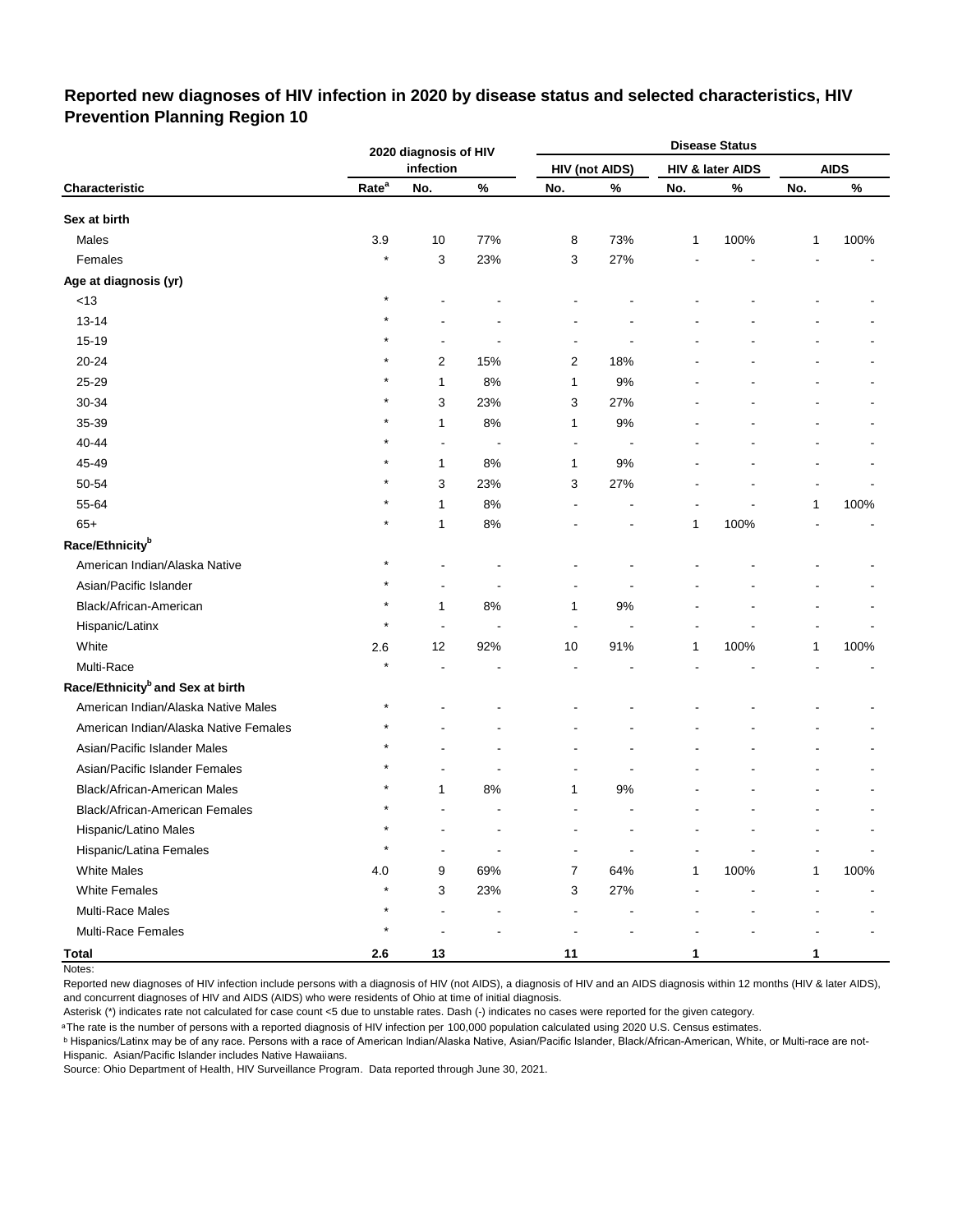#### **Reported new diagnoses of HIV infection in 2020 by disease status and transmission category, HIV Prevention Planning Region 10**

|                                          |                          | 2020 diagnosis of        |                          |                       |                          | <b>Disease Status</b>    |                          |                          |
|------------------------------------------|--------------------------|--------------------------|--------------------------|-----------------------|--------------------------|--------------------------|--------------------------|--------------------------|
|                                          |                          | <b>HIV infection</b>     |                          | <b>HIV (not AIDS)</b> |                          | HIV & later AIDS         |                          | <b>AIDS</b>              |
| <b>Transmission Category<sup>a</sup></b> | No.                      | %                        | No.                      | %                     | No.                      | %                        | No.                      | %                        |
| Male adult or adolescent                 |                          |                          |                          |                       |                          |                          |                          |                          |
| Male-to-male sexual contact              | 8                        | 80%                      | $\overline{7}$           | 88%                   |                          |                          | 1                        | 100%                     |
| Injection drug use (IDU)                 |                          |                          |                          |                       |                          |                          | ۰                        |                          |
| Male-to-male sexual contact and IDU      | $\blacksquare$           | $\blacksquare$           |                          | ۰                     |                          | ۰                        |                          |                          |
| Heterosexual contact                     | ٠                        | $\overline{\phantom{a}}$ | $\overline{\phantom{a}}$ |                       | $\overline{\phantom{a}}$ | $\overline{\phantom{a}}$ | $\blacksquare$           | ۰                        |
| Other/unknown                            | 2                        | 20%                      | 1                        | 13%                   | 1                        | 100%                     | $\overline{\phantom{a}}$ |                          |
| Subtotal                                 | 10                       | 100%                     | 8                        | 100%                  | 1                        | 100%                     | 1                        | 100%                     |
| Female adult or adolescent               |                          |                          |                          |                       |                          |                          |                          |                          |
| Injection drug use                       | 1                        | 33%                      | 1                        | 33%                   |                          |                          |                          |                          |
| Heterosexual contact                     | $\overline{2}$           | 67%                      | 2                        | 67%                   |                          |                          | ۰                        |                          |
| Other/unknown                            | $\overline{\phantom{a}}$ | $\overline{\phantom{a}}$ | $\overline{\phantom{a}}$ |                       |                          | ۰                        | $\sim$                   | $\overline{\phantom{a}}$ |
| Subtotal                                 | 3                        | 100%                     | 3                        | 100%                  |                          |                          |                          |                          |
| Child (<13 yrs at diagnosis)             |                          |                          |                          |                       |                          |                          |                          |                          |
| Perinatal                                |                          | $\blacksquare$           |                          |                       |                          |                          |                          |                          |
| Other/unknown                            |                          | $\blacksquare$           | $\blacksquare$           | $\blacksquare$        | $\blacksquare$           | $\blacksquare$           | $\blacksquare$           |                          |
| Subtotal                                 |                          |                          |                          |                       | $\overline{\phantom{a}}$ |                          | $\blacksquare$           |                          |
| Total                                    | 13                       |                          | 11                       |                       | 1                        |                          | 1                        |                          |

#### **Reported new diagnoses of HIV infection in 2020 by disease status and exposure category, HIV Prevention Planning Region 10**

|                                                          |                          | 2020 diagnosis of    |                          |                       |                          | <b>Disease Status</b>       |     |             |
|----------------------------------------------------------|--------------------------|----------------------|--------------------------|-----------------------|--------------------------|-----------------------------|-----|-------------|
|                                                          |                          | <b>HIV</b> infection |                          | <b>HIV (not AIDS)</b> |                          | <b>HIV &amp; later AIDS</b> |     | <b>AIDS</b> |
| <b>Exposure Category</b> "                               | No.                      | %                    | No.                      | %                     | No.                      | %                           | No. | %           |
| Male-to-male sexual contact only                         | 8                        | 62%                  |                          | 64%                   | $\overline{\phantom{0}}$ |                             |     | 100%        |
| Injection drug use (IDU) only                            |                          |                      | $\overline{\phantom{0}}$ |                       | -                        |                             |     |             |
| Heterosexual contact only                                |                          | 15%                  |                          | 18%                   | -                        |                             |     |             |
| Male-to-male sexual contact & IDU                        | -                        | -                    | $\,$                     |                       | $\sim$                   | -                           | -   |             |
| <b>IDU &amp; Heterosexual contact</b>                    |                          | 8%                   |                          | 9%                    | -                        |                             |     |             |
| Male-to-male sexual contact & Heterosexual contact       | -                        | -                    | $\overline{\phantom{0}}$ | -                     | -                        |                             |     |             |
| Male-to-male sexual contact & IDU & Heterosexual contact | $\overline{\phantom{0}}$ | -                    |                          |                       |                          |                             |     |             |
| Perinatal exposure                                       |                          |                      | $\overline{\phantom{0}}$ |                       | $\overline{\phantom{0}}$ |                             |     |             |
| Other/unknown                                            |                          | 15%                  |                          | 9%                    |                          | 100%                        |     |             |
| Total                                                    | 13                       |                      | 11                       |                       |                          |                             |     |             |

Notes:

Reported new diagnoses of HIV infection include persons with a diagnosis of HIV (not AIDS), a diagnosis of HIV and an AIDS diagnosis within 12 months (HIV & later AIDS), and concurrent diagnoses of HIV and AIDS (AIDS) who were residents of Ohio at time of initial diagnosis.

Dash (-) indicates no cases were reported for the given category.

a Transmission categories are mutually exclusive, hierarchical risk categories determined by the CDC and system-calculated using sex at birth and risk factor history to determine mode of transmission. A person with multiple risks is only represented in the highest category based on the CDC hierarchical algorithm. Thus, transgender women are included in the male-to-male sexual contact transmission category if assigned male at birth and risk factor history indicates sex with males. Please note this is for the categorization of HIV transmission categories only and not to describe sexual orientation.

**b** Exposure categories are mutually exclusive risk categories. All possible combinations of risks are represented among exposure categories. A person with multiple risks is represented in the exposure category identifying all the reported ways in which that person may have been exposed to HIV.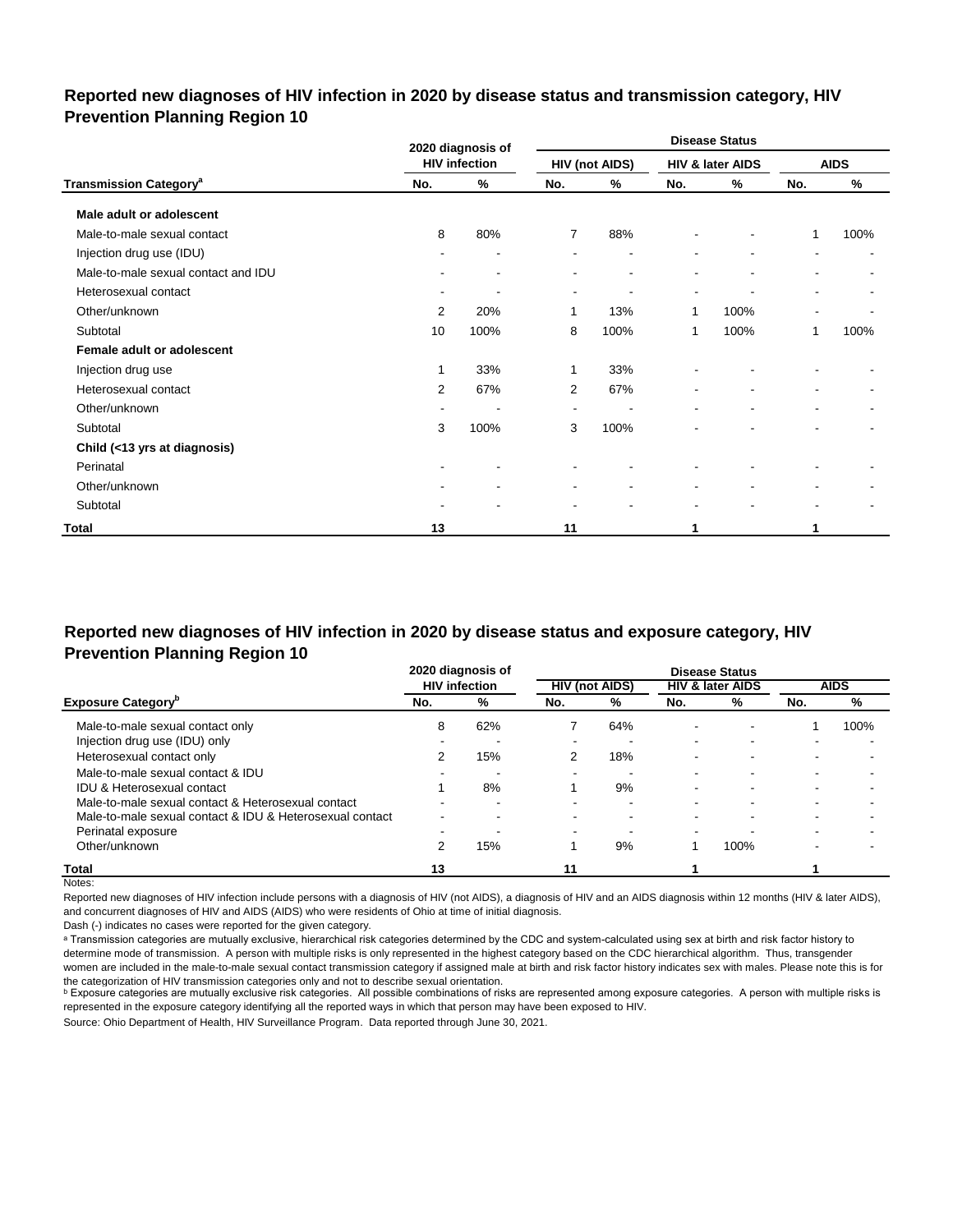|                       | American Indian/Alaska Native |                          |        | <b>Asian/Pacific Islander</b> |                          |   | <b>Black/African-American</b> |     |                          |                   | Hispanic/Latinx <sup>a</sup> |                          |                   | White                    |     |                   | <b>Multi-Race</b> |   |
|-----------------------|-------------------------------|--------------------------|--------|-------------------------------|--------------------------|---|-------------------------------|-----|--------------------------|-------------------|------------------------------|--------------------------|-------------------|--------------------------|-----|-------------------|-------------------|---|
| Age at diagnosis (yr) | Rate <sup>b</sup>             | No.                      | %      | Rate <sup>b</sup>             | No.                      | % | <b>Rate</b> <sup>b</sup>      | No. | %                        | Rate <sup>b</sup> | No.                          | %                        | Rate <sup>b</sup> | No.                      | %   | Rate <sup>b</sup> | No.               | % |
| < 13                  | $\star$                       | $\overline{\phantom{a}}$ |        |                               |                          |   |                               |     |                          |                   |                              |                          |                   |                          |     |                   |                   |   |
| $13 - 14$             |                               |                          | $\sim$ |                               | $\overline{\phantom{a}}$ |   |                               |     | $\overline{\phantom{a}}$ |                   |                              |                          |                   |                          |     |                   |                   |   |
| $15 - 19$             |                               | $\overline{\phantom{0}}$ | $\sim$ |                               | $\sim$                   |   |                               |     | $\overline{\phantom{a}}$ | *                 |                              |                          |                   | $\overline{\phantom{0}}$ |     |                   |                   |   |
| $20 - 24$             |                               |                          | $\sim$ |                               | $\overline{\phantom{a}}$ |   |                               |     | $\blacksquare$           | $\star$           |                              | $\overline{\phantom{0}}$ | $\star$           | $\mathcal{D}$            | 17% | $\star$           |                   |   |
| $25 - 29$             |                               | $\overline{\phantom{0}}$ |        |                               | $\overline{\phantom{a}}$ |   |                               |     |                          |                   |                              |                          |                   |                          | 8%  | $\star$           |                   |   |
| 30-34                 |                               |                          | $\sim$ |                               | $\overline{\phantom{a}}$ |   |                               |     | $\overline{\phantom{a}}$ |                   |                              |                          |                   | 3                        | 25% | $\star$           |                   |   |
| 35-39                 |                               | $\overline{\phantom{0}}$ | $\sim$ |                               | $\overline{\phantom{a}}$ |   |                               |     | $\overline{\phantom{a}}$ | *                 |                              |                          |                   |                          | 8%  | $\star$           |                   |   |
| 40-44                 |                               |                          | $\sim$ |                               |                          |   |                               |     |                          | $\star$           |                              |                          |                   |                          |     | $\star$           |                   |   |
| 45-49                 |                               | $\overline{\phantom{a}}$ |        |                               | $\sim$                   |   |                               |     | 100%                     | *                 |                              |                          |                   |                          |     |                   |                   |   |
| 50-54                 |                               |                          | $\sim$ |                               |                          |   |                               |     | . .                      |                   |                              |                          |                   | 3                        | 25% | $\star$           |                   |   |
| 55-64                 |                               |                          | $\sim$ |                               | $\overline{\phantom{a}}$ |   |                               |     | $\overline{\phantom{a}}$ |                   |                              |                          |                   |                          | 8%  | $\star$           |                   |   |
| $65+$                 |                               |                          |        |                               |                          |   |                               |     |                          | $\star$           |                              |                          |                   |                          | 8%  | $\star$           |                   |   |
| Total                 |                               | -                        |        |                               |                          |   |                               |     |                          |                   |                              |                          | 2.6               | 12                       |     |                   |                   |   |

Reported new diagnoses of HIV infection include persons with a diagnosis of HIV (not AIDS), a diagnosis of HIV and an AIDS diagnosis within 12 months (HIV & later AIDS), and concurrent diagnoses of HIV and AIDS (AIDS) who of initial diagnosis.

|                                           |                                            |   |                                  |                          |                                   |                          | 2020 diagnosis of HIV infection  |                          |                |      |                          |           |
|-------------------------------------------|--------------------------------------------|---|----------------------------------|--------------------------|-----------------------------------|--------------------------|----------------------------------|--------------------------|----------------|------|--------------------------|-----------|
|                                           | American<br>Indian/Alaska<br><b>Native</b> |   | <b>Asian/Pacific</b><br>Islander |                          | <b>Black/African-</b><br>American |                          | Hispanic/<br>Latinx <sup>a</sup> |                          | White          |      | <b>Multi-Race</b>        |           |
| <b>Transmission Category</b> <sup>c</sup> | No.                                        | % | No.                              | %                        | No.                               | %                        | No.                              | %                        | No.            | %    | No.                      | $\%$      |
| Male adult or adolescent                  |                                            |   |                                  |                          |                                   |                          |                                  |                          |                |      |                          |           |
| Male-to-male sexual contact               | $\,$ $\,$                                  |   | $\sim$                           | $\overline{\phantom{a}}$ |                                   | 100%                     | $\overline{\phantom{a}}$         | $\overline{\phantom{a}}$ | 7              | 78%  |                          |           |
| Injection drug use (IDU)                  |                                            |   | $\sim$                           | $\overline{\phantom{a}}$ | $\blacksquare$                    | . .                      | $\blacksquare$                   | $\blacksquare$           |                |      |                          |           |
| Male-to-male sexual contact and IDU       | $\blacksquare$                             |   | $\sim$                           | $\overline{\phantom{a}}$ | $\sim$                            | $\overline{\phantom{a}}$ | $\blacksquare$                   | $\blacksquare$           | $\sim$         |      | $\,$ $\,$                | $\,$ $\,$ |
| Heterosexual contact                      |                                            |   | <b>Section</b>                   | $\overline{\phantom{a}}$ | $\blacksquare$                    | . .                      | $\blacksquare$                   | $\qquad \qquad$          |                |      |                          |           |
| Other/unknown                             |                                            |   | $\sim$                           | $\overline{\phantom{0}}$ |                                   |                          |                                  | $\overline{a}$           | $\overline{2}$ | 22%  | $\overline{\phantom{0}}$ |           |
| Subtotal                                  | $\overline{\phantom{0}}$                   |   | $\sim$                           | $\overline{a}$           |                                   | 100%                     | $\overline{\phantom{0}}$         | $\sim$                   | 9              | 100% | $\sim$                   |           |
| Female adult or adolescent                |                                            |   |                                  |                          |                                   |                          |                                  |                          |                |      |                          |           |
| Injection drug use                        |                                            |   |                                  |                          |                                   |                          |                                  |                          |                | 33%  |                          |           |
| Heterosexual contact                      |                                            |   | $\sim$                           | $\overline{\phantom{a}}$ | $\blacksquare$                    | $\overline{\phantom{a}}$ | $\blacksquare$                   | $\qquad \qquad$          | $\overline{2}$ | 67%  |                          |           |
| Other/unknown                             |                                            |   | $\sim$                           | $\overline{\phantom{a}}$ | $\blacksquare$                    | $\overline{\phantom{a}}$ |                                  | $\overline{\phantom{a}}$ |                |      | $\blacksquare$           |           |
| Subtotal                                  |                                            |   | $\sim$                           |                          | $\sim$                            |                          | $\overline{\phantom{a}}$         | $\overline{\phantom{a}}$ | 3              | 100% | $\sim$                   |           |
| Child (<13 yrs at diagnosis)              |                                            |   |                                  |                          |                                   |                          |                                  |                          |                |      |                          |           |
| Perinatal                                 |                                            |   |                                  |                          |                                   |                          |                                  |                          |                |      |                          |           |
| Other/unknown                             | $\overline{\phantom{a}}$                   |   | $\sim$                           | $\overline{\phantom{a}}$ | $\sim$                            | $\overline{\phantom{a}}$ | $\blacksquare$                   | $\qquad \qquad$          | $\sim$         | ٠    | $\blacksquare$           |           |
| Subtotal                                  |                                            |   | $\sim$                           |                          | $\blacksquare$                    |                          | $\blacksquare$                   | $\overline{\phantom{0}}$ | . .            |      |                          |           |
| <b>Total</b>                              |                                            |   | $\overline{\phantom{a}}$         |                          |                                   |                          |                                  |                          | 12             |      | $\blacksquare$           |           |

© Transmission categories are mutually exclusive, hierarchical risk categories determined by the CDC and system-calculated using sex at birth and risk factor history to determine mode of transmission. A person with multip highest category based on the CDC hierarchical algorithm. Thus, transgender women are included in the male-to-male sexual contact transmission category if assigned male at birth and risk factor history indicates sex with m categorization of HIV transmission categories only and not to describe sexual orientation.

#### **Reported new diagnoses of HIV infection in 2020 by race/ethnicity and age at diagnosis, HIV Prevention Planning Region 10**

#### **2020 diagnosis of HIV infection**

d Exposure categories are mutually exclusive risk categories. All possible combinations of risks are represented among exposure categories. A person with multiple risks is represented in the exposure category identifying a person may have been exposed to HIV.

Source: Ohio Department of Health, HIV Surveillance Program. Data reported through June 30, 2021.

#### **Reported new diagnoses of HIV infection in 2020 by race/ethnicity and transmission category, HIV Prevention Planning Region 10**

|                                                          |                                            |     |                                  |                          |                                   |                          | 2020 diagnosis of HIV infection  |                          |                |     |                          |        |
|----------------------------------------------------------|--------------------------------------------|-----|----------------------------------|--------------------------|-----------------------------------|--------------------------|----------------------------------|--------------------------|----------------|-----|--------------------------|--------|
|                                                          | American<br>Indian/Alaska<br><b>Native</b> |     | <b>Asian/Pacific</b><br>Islander |                          | <b>Black/African-</b><br>American |                          | Hispanic/<br>Latinx <sup>a</sup> |                          | White          |     | <b>Multi-Race</b>        |        |
| <b>Exposure Category</b> <sup>o</sup>                    | No.                                        | %   | No.                              | %                        | No.                               | %                        | No.                              | %                        | No.            |     | No.                      | %      |
| Male-to-male sexual contact only                         |                                            |     | $\sim$                           |                          |                                   | 100%                     | $\,$ $\,$                        | $\overline{\phantom{a}}$ |                | 58% |                          |        |
| Injection drug use (IDU) only                            | $\sim$                                     |     | $\sim$                           | $\sim$                   |                                   |                          | $\overline{\phantom{0}}$         | $\sim$                   |                |     |                          |        |
| Heterosexual contact only                                | $\,$                                       |     | $\sim$                           | $\,$ $\,$                | $\sim$                            | $\overline{\phantom{a}}$ | $\blacksquare$                   |                          | 2              | 17% |                          |        |
| Male-to-male sexual contact & IDU                        | $\sim$                                     |     | $\sim$                           | $\overline{\phantom{a}}$ | $\sim$                            | $\overline{\phantom{a}}$ | $\blacksquare$                   |                          |                |     |                          |        |
| IDU & Heterosexual contact                               | $\overline{\phantom{0}}$                   |     | $\sim$                           | $\overline{\phantom{0}}$ | $\sim$                            | . .                      | $\blacksquare$                   |                          |                | 8%  | $\overline{\phantom{a}}$ | $\sim$ |
| Male-to-male sexual contact & Heterosexual contact       |                                            |     | $\sim$                           |                          |                                   |                          | $\overline{\phantom{0}}$         |                          |                |     |                          |        |
| Male-to-male sexual contact & IDU & Heterosexual contact | $\sim$                                     |     |                                  | . .                      |                                   |                          | $\overline{\phantom{0}}$         |                          |                |     |                          |        |
| Perinatal exposure                                       | $\sim$                                     | . . | $\sim$                           | $\sim$                   | $\sim$                            | $\overline{\phantom{a}}$ | $\sim$                           | $\overline{\phantom{a}}$ | $\sim$         |     |                          | $\sim$ |
| Other/unknown                                            | $\sim$                                     |     | $\sim$                           | . .                      | $\sim$                            | $\overline{\phantom{a}}$ | $\sim$                           |                          | $\overline{2}$ | 17% |                          |        |
| Total                                                    |                                            |     |                                  |                          |                                   |                          |                                  |                          | 12             |     |                          |        |
| Notes:                                                   |                                            |     |                                  |                          |                                   |                          |                                  |                          |                |     |                          |        |

#### **Reported new diagnoses of HIV infection in 2020 by race/ethnicity and exposure category, HIV Prevention Planning Region 10**

Asterisk (\*) indicates rate not calculated because census data unavailable or for case count <5 due to unstable rates. Dash (-) indicates no cases were reported for the given category.

a Hispanics/Latinx may be of any race. Persons with a race of American Indian/Alaska Native, Asian/Pacific Islander, Black/African-American, White, or Multi-race are not-Hispanic. Asian/Pacific Islander includes Native Haw

ᵇ The rate is the number of persons with a reported diagnosis of HIV infection per 100,000 population calculated using 2020 U.S. Census estimates.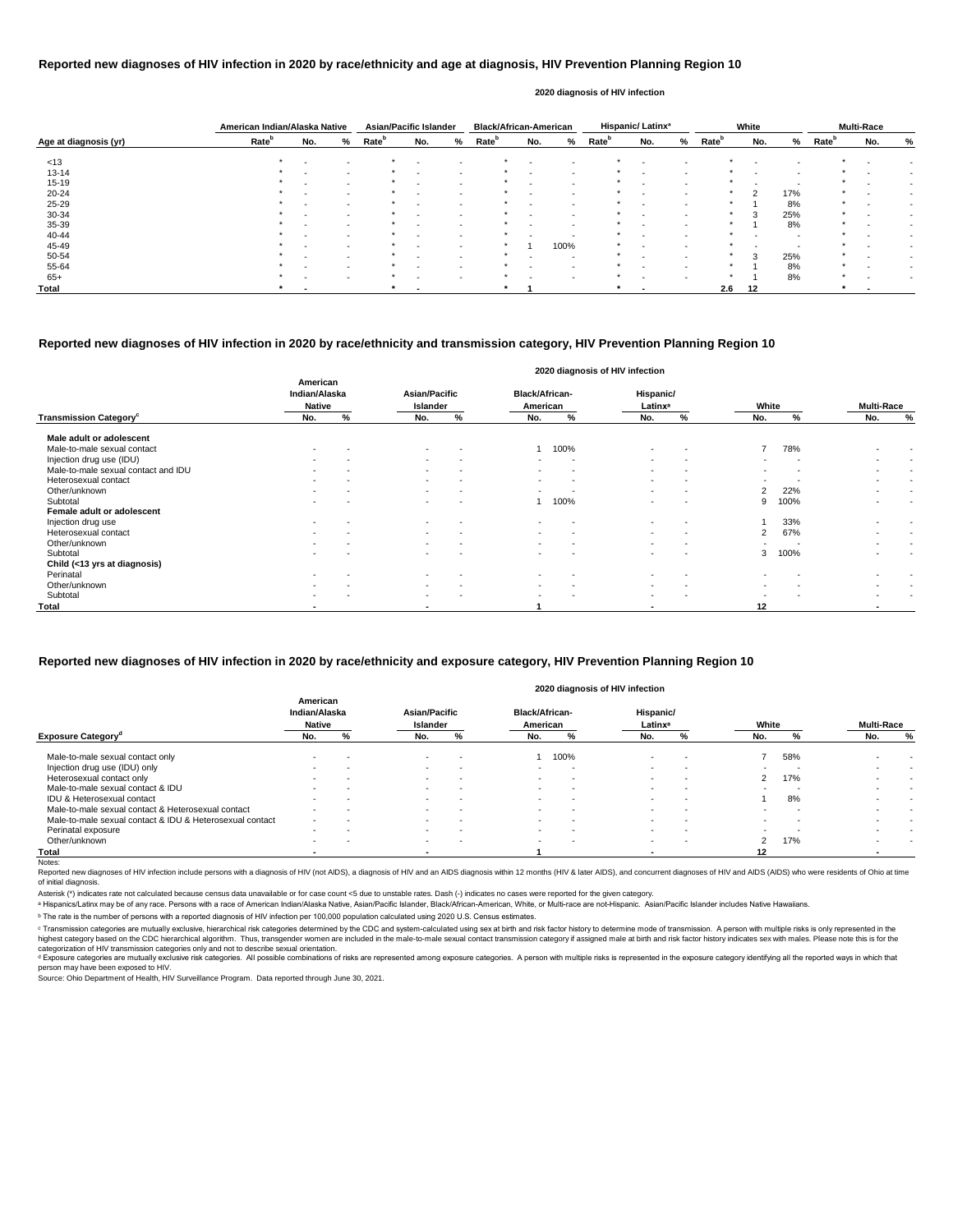## **Trends in reported new diagnoses of HIV infection by year of diagnosis (2016-2020) and cumulative diagnoses by selected characteristics, HIV Prevention Planning Region 10**

|                                              |                   | 2016           |        |                   | 2017           |                |                   | 2018           |      |                   | 2019           |                          |                   | 2020 |                          | <b>Cumulative</b><br><b>Diagnoses</b> |         |
|----------------------------------------------|-------------------|----------------|--------|-------------------|----------------|----------------|-------------------|----------------|------|-------------------|----------------|--------------------------|-------------------|------|--------------------------|---------------------------------------|---------|
| Characteristic                               | Rate <sup>a</sup> | No.            | $\%$   | Rate <sup>a</sup> | No.            | $\%$           | Rate <sup>a</sup> | No.            | $\%$ | Rate <sup>a</sup> | No.            | $\%$                     | Rate <sup>a</sup> | No.  | %                        | No.                                   | $\%$    |
| Sex at birth                                 |                   |                |        |                   |                |                |                   |                |      |                   |                |                          |                   |      |                          |                                       |         |
| Males                                        | 3.5               | 9              | 53%    | 4.3               | 11             | 69%            | 5.1               | 13             | 68%  | 6.3               | 16             | 80%                      | 3.9               | 10   | 77%                      | 513                                   | 78%     |
| Females                                      | 3.1               | 8              | 47%    | $2.0\,$           | 5              | 31%            | 2.3               | 6              | 32%  | $\star$           | 4              | 20%                      | $\star$           | 3    | 23%                      | 148                                   | 22%     |
| Age at diagnosis (yr)                        |                   |                |        |                   |                |                |                   |                |      |                   |                |                          |                   |      |                          |                                       |         |
| <13                                          |                   |                |        |                   |                |                |                   |                |      |                   |                |                          |                   |      |                          | 7                                     | 1%      |
| 13-14                                        |                   |                |        |                   |                |                |                   |                |      |                   |                |                          |                   |      |                          | 2                                     | $< 1\%$ |
| 15-19                                        |                   |                |        |                   |                |                |                   |                |      |                   |                |                          |                   |      |                          | 17                                    | 3%      |
| 20-24                                        |                   |                | 6%     |                   | $\overline{2}$ | 13%            | $\ast$            | 2              | 11%  | 15.7              | 5              | 25%                      |                   | 2    | 15%                      | 81                                    | 12%     |
| 25-29                                        | 16.5              | 5              | 29%    | $\star$           | -1             | 6%             | 15.6              | 5              | 26%  | $\star$           | $\overline{2}$ | 10%                      |                   | -1   | 8%                       | 103                                   | 16%     |
| 30-34                                        | $\star$           | 3              | 18%    | $\star$           | $\overline{2}$ | 13%            | $\star$           | 4              | 21%  |                   | 2              | 10%                      |                   | 3    | 23%                      | 111                                   | 17%     |
| 35-39                                        |                   | 2              | 12%    | $\star$           | -1             | 6%             | $\star$           |                |      |                   | 4              | 20%                      |                   |      | 8%                       | 93                                    | 14%     |
| 40-44                                        |                   |                |        | $\star$           | 3              | 19%            | $^\ast$           | 3              | 16%  |                   | 1              | 5%                       |                   |      | $\overline{\phantom{a}}$ | 92                                    | 14%     |
| 45-49                                        |                   |                | 6%     | $\star$           | $\overline{2}$ | 13%            |                   |                | 5%   | $\ast$            |                | $\overline{\phantom{a}}$ |                   | 1    | 8%                       | 53                                    | 8%      |
| 50-54                                        |                   | 2              | 12%    | 14.6              | 5              | 31%            |                   |                |      | $\star$           | 3              | 15%                      | $\ast$            | 3    | 23%                      | 51                                    | $8%$    |
| 55-64                                        |                   | 3              | 18%    | $\star$           |                |                |                   | 3              | 16%  | $\star$           | 3              | 15%                      |                   |      | 8%                       | 41                                    | $6\%$   |
| $65+$                                        |                   |                |        |                   |                |                |                   |                | $5%$ |                   |                |                          |                   | -1   | 8%                       | 10                                    | 2%      |
| Race/Ethnicity <sup>b</sup>                  |                   |                |        |                   |                |                |                   |                |      |                   |                |                          |                   |      |                          |                                       |         |
| American Indian/Alaska Native                |                   |                |        |                   |                |                |                   |                |      |                   |                |                          |                   |      |                          | 1                                     | 1%      |
| Asian/Pacific Islander                       |                   |                |        |                   |                |                |                   |                |      |                   |                |                          |                   |      |                          | 1                                     | $< 1\%$ |
| Black/African-American                       |                   | 3              | 18%    |                   |                |                | 33.4              | 6              | 32%  |                   | $\overline{4}$ | 20%                      |                   | 1    | 8%                       | 110                                   | 17%     |
| Hispanic/Latinx                              |                   |                | 6%     | $\star$           | $\overline{4}$ | 25%            |                   |                |      |                   |                |                          |                   |      |                          | 24                                    | 4%      |
| White                                        | 2.8               | 13             | 76%    | 2.4               | 11             | 69%            | 2.8               | 13             | 68%  | 3.5               | 16             | 80%                      | 2.6               | 12   | 92%                      | 505                                   | 76%     |
| Multi-Race                                   |                   |                |        | $\star$           | -1             | 6%             | $\star$           |                |      |                   |                |                          |                   |      |                          | 20                                    | 3%      |
| Unknown                                      |                   |                |        |                   |                |                |                   |                |      |                   |                |                          |                   |      |                          |                                       |         |
| Race/Ethnicity <sup>b</sup> and Sex at birth |                   |                |        |                   |                |                |                   |                |      |                   |                |                          |                   |      |                          |                                       |         |
| American Indian/Alaska Native Males          |                   |                |        |                   |                |                |                   |                |      |                   |                |                          |                   |      |                          | 1                                     | $< 1\%$ |
| American Indian/Alaska Native Females        |                   |                |        |                   |                |                |                   |                |      |                   |                |                          |                   |      |                          |                                       |         |
| Asian/Pacific Islander Males                 |                   |                |        |                   |                |                |                   |                |      |                   |                |                          |                   |      |                          | 1                                     | $< 1\%$ |
| Asian/Pacific Islander Females               |                   |                |        |                   |                |                |                   |                |      |                   |                |                          |                   |      |                          |                                       |         |
| Black/African-American Males                 |                   |                | 6%     |                   |                |                |                   | 4              | 21%  |                   | 1              | 5%                       |                   |      | 8%                       | 64                                    | 10%     |
| Black/African-American Females               |                   | っ              | 12%    |                   |                |                |                   | $\overline{2}$ | 11%  | $\star$           | 3              | 15%                      |                   |      |                          | 46                                    | 7%      |
| Hispanic/Latino Males                        | $\star$           | 1              | $6\%$  | $\star$           | 3              | 19%            |                   |                |      |                   |                |                          |                   |      |                          | 15                                    | 2%      |
| Hispanic/Latina Females                      | $\star$           |                | $\sim$ | $\star$           | -1             | $6\%$          | $\star$           |                |      | $\star$           |                |                          |                   |      |                          | 9                                     | 1%      |
| White Males                                  | $3.0\,$           | $\overline{7}$ | 41%    | $3.0\,$           | $\overline{7}$ | 44%            | $3.9\,$           | 9              | 47%  | $6.5\,$           | 15             | 75%                      | 4.0               | 9    | 69%                      | 417                                   | 63%     |
| <b>White Females</b>                         | 2.6               | 6              | 35%    | $\star$           | $\overline{4}$ | 25%            | $\ast$            | 4              | 21%  |                   | $\mathbf{1}$   | $5\%$                    |                   | 3    | 23%                      | 88                                    | 13%     |
| Multi-Race Males                             |                   |                |        |                   | $\mathbf 1$    | $6\%$          |                   |                |      |                   |                |                          |                   |      | $\sim$                   | 15                                    | 2%      |
| Multi-Race Females                           |                   |                |        | $\star$           |                | $\blacksquare$ |                   |                |      |                   |                |                          |                   |      |                          | 5                                     | 1%      |
| Unknown                                      |                   |                |        | $\star$           |                |                |                   |                |      |                   |                |                          |                   |      |                          |                                       |         |
| <b>Total</b>                                 | 3.3               | 17             |        | 3.1               | 16             |                | 3.7               | 19             |      | 3.9               | 20             |                          | 2.6               | 13   |                          | 661                                   |         |
| Notes:                                       |                   |                |        |                   |                |                |                   |                |      |                   |                |                          |                   |      |                          |                                       |         |

**Diagnoses of HIV Infection by Year**

Reported new diagnoses of HIV infection include persons with a diagnosis of HIV (not AIDS), a diagnosis of HIV and an AIDS diagnosis within 12 months (HIV & later AIDS), and concurrent diagnoses of HIV and AIDS (AIDS) who were residents of Ohio at time of initial diagnosis. Diagnoses of HIV infection by year (2016-2020) represent all reported cases diagnosed in each year; cumulative diagnoses represent all reported HIV and/or AIDS cases diagnosed since the beginning of the epidemic through 2020.

Asterisk (\*) indicates rate not calculated for case count <5 due to unstable rates. Dash (-) indicates no cases were reported for the given category.

 $\,{}^{\rm a}$  The rate is the number of persons with a reported diagnosis of HIV infection per 100,000 population calculated using U.S. Census estimates for that year.

ᵇ Hispanics/Latinx may be of any race. Persons with a race of American Indian/Alaska Native, Asian/Pacific Islander, Black/African-American, White, or Multi-race are not-Hispanic. Asian/Pacific Islander includes Native Hawaiians.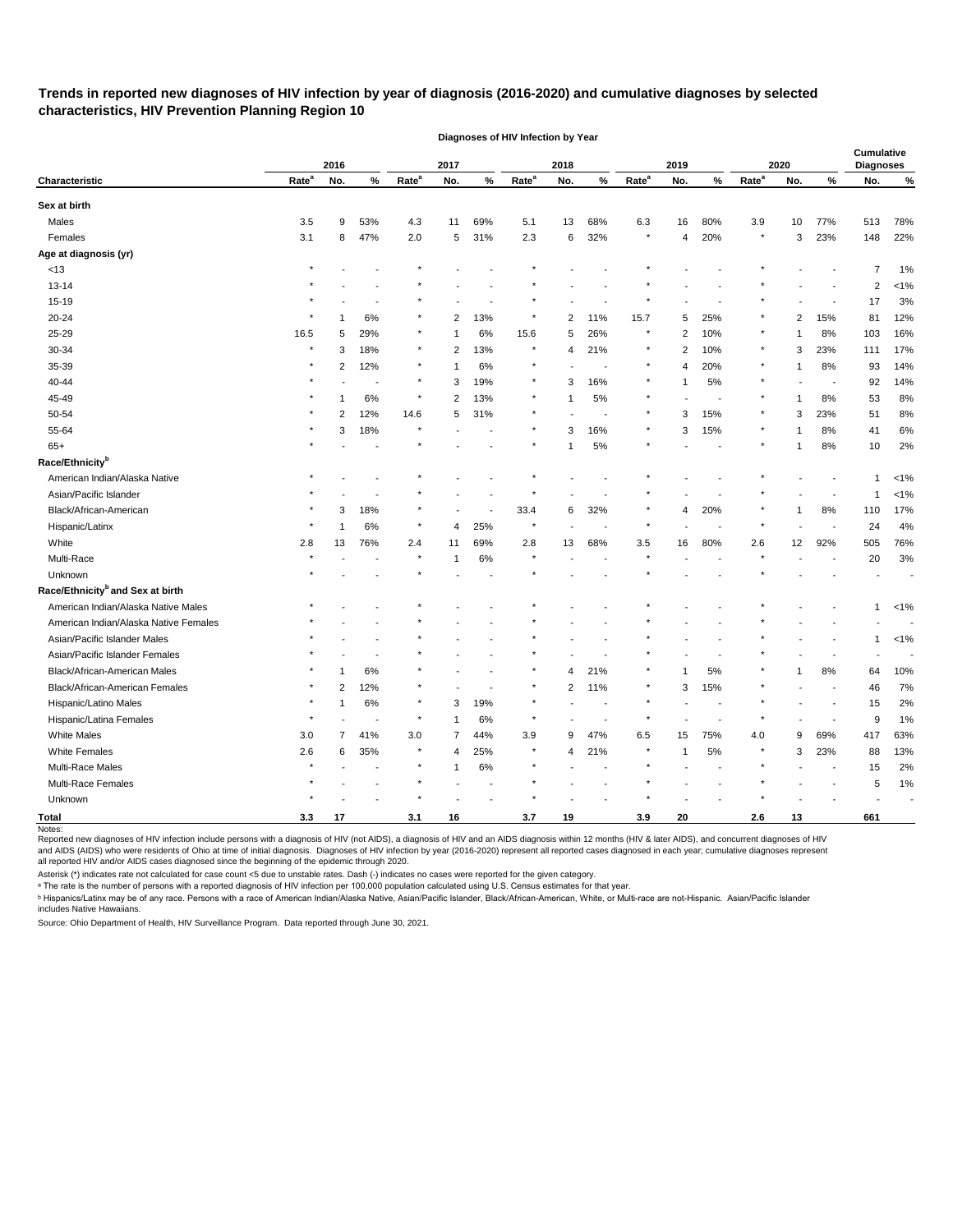## **Trends in reported new diagnoses of HIV infection by year of diagnosis (2016-2020) and cumulative diagnoses by transmission category, HIV Prevention Planning Region 10**

**Diagnoses of HIV Infection by Year**

|                                          |                | 2016                     | 2017                     |      | 2018                     |      | 2019           |      | 2020                     |                          | Cumulative<br><b>Diagnoses</b> |      |
|------------------------------------------|----------------|--------------------------|--------------------------|------|--------------------------|------|----------------|------|--------------------------|--------------------------|--------------------------------|------|
| <b>Transmission Category<sup>a</sup></b> | No.            | %                        | No.                      | %    | No.                      | %    | No.            | %    | No.                      | %                        | No.                            | %    |
| Male adult or adolescent                 |                |                          |                          |      |                          |      |                |      |                          |                          |                                |      |
| Male-to-male sexual contact              | 5              | 56%                      | 10                       | 91%  | 6                        | 46%  | $\overline{7}$ | 44%  | 8                        | 80%                      | 334                            | 65%  |
| Injection drug use (IDU)                 |                | 11%                      | 1                        | 9%   |                          | 8%   |                | 6%   | $\blacksquare$           | $\sim$                   | 28                             | 5%   |
| Male-to-male sexual contact and IDU      |                | 11%                      |                          |      |                          | 8%   | 5              | 31%  |                          | ٠                        | 34                             | 7%   |
| Heterosexual contact                     | $\overline{2}$ | 22%                      |                          |      | 2                        | 15%  |                | 6%   | $\overline{\phantom{a}}$ | $\overline{\phantom{a}}$ | 29                             | 6%   |
| Other/unknown                            | $\sim$         | $\overline{\phantom{a}}$ | $\overline{\phantom{a}}$ |      | 3                        | 23%  | 2              | 13%  | $\overline{2}$           | 20%                      | 88                             | 17%  |
| Subtotal                                 | 9              | 100%                     | 11                       | 100% | 13                       | 100% | 16             | 100% | 10                       | 100%                     | 513                            | 100% |
| Female adult or adolescent               |                |                          |                          |      |                          |      |                |      |                          |                          |                                |      |
| Injection drug use                       | 4              | 50%                      | 2                        | 40%  |                          | 17%  | ۰              |      |                          | 33%                      | 27                             | 19%  |
| Heterosexual contact                     | 4              | 50%                      | 2                        | 40%  | 4                        | 67%  | 4              | 100% | $\overline{2}$           | 67%                      | 105                            | 74%  |
| Other/unknown                            |                |                          | $\overline{ }$           | 20%  |                          | 17%  | ۰              |      | $\blacksquare$           | $\sim$                   | 10                             | 7%   |
| Subtotal                                 | 8              | 100%                     | 5                        | 100% | 6                        | 100% | 4              | 100% |                          | 3 100%                   | 142                            | 100% |
| Child (<13 yrs at diagnosis)             |                |                          |                          |      |                          |      |                |      |                          |                          |                                |      |
| Perinatal                                |                |                          |                          |      |                          |      |                |      |                          |                          | 5                              | 83%  |
| Other/unknown                            |                |                          |                          |      | $\overline{\phantom{0}}$ |      | ۰.             |      | ۰.                       | $\overline{\phantom{a}}$ |                                | 17%  |
| Subtotal                                 |                |                          |                          |      |                          |      |                |      |                          |                          | 6                              | 100% |
| <b>Total</b>                             | 17             |                          | 16                       |      | 19                       |      | 20             |      | 13                       |                          | 661                            |      |

**Trends in reported diagnoses of HIV infection by year of diagnosis (2016-2020) and cumulative diagnoses by exposure category, HIV Prevention Planning Region 10**

#### **Diagnoses of HIV Infection by Year**

|                                                          | 2016 |     | 2017                     |                          | 2018           |     | 2019 |     | 2020 |     | <b>Cumulative</b><br><b>Diagnoses</b> |     |
|----------------------------------------------------------|------|-----|--------------------------|--------------------------|----------------|-----|------|-----|------|-----|---------------------------------------|-----|
| <b>Exposure Category</b> <sup>p</sup>                    | No.  | %   | No.                      | %                        | No.            | %   | No.  | %   | No.  | %   | No.                                   | %   |
| Male-to-male sexual contact only                         | 5.   | 29% | 9                        | 56%                      | 6              | 32% |      | 35% | 8    | 62% | 308                                   | 47% |
| Injection drug use (IDU) only                            |      |     |                          | 13%                      | $\blacksquare$ | -   |      | 5%  |      |     | 24                                    | 4%  |
| Heterosexual contact only                                | 6    | 35% |                          | 13%                      | 6              | 32% | 5.   | 25% | 2    | 15% | 135                                   | 20% |
| Male-to-male sexual contact & IDU                        |      | 6%  | -                        | $\overline{\phantom{a}}$ |                | 5%  | 3    | 15% |      |     | 26                                    | 4%  |
| IDU & Heterosexual contact                               |      | 29% |                          | 6%                       | 2              | 11% | -    | . . |      | 8%  | 31                                    | 5%  |
| Male-to-male sexual contact & Heterosexual contact       |      |     |                          | 6%                       | $\blacksquare$ | -   |      |     |      | . . | 26                                    | 4%  |
| Male-to-male sexual contact & IDU & Heterosexual contact |      |     |                          | . .                      |                |     | 2    | 10% |      |     |                                       | 1%  |
| Perinatal exposure                                       |      |     | $\overline{\phantom{0}}$ |                          |                |     |      |     |      |     |                                       | 1%  |
| Other/unknown                                            |      |     |                          | 6%                       | 4              | 21% | 2    | 10% |      | 15% | 98                                    | 15% |
| <b>Total</b>                                             | 17   |     | 16                       |                          | 19             |     | 20   |     | 13   |     | 661                                   |     |

Notes:<br>Reported new diagnoses of HIV infection include persons with a diagnosis of HIV (not AIDS), a diagnosis of HIV and an AIDS diagnosis within 12 months (HIV & later AIDS), and concurrent diagnoses of HIV and AIDS (AIDS) who were residents of Ohio at time of initial diagnosis. Diagnoses of HIV infection by year (2016-2020) represent all reported cases diagnosed in each year; cumulative diagnoses represent

all reported HIV and/or AIDS cases diagnosed since the beginning of the epidemic through 2020.<br>Dash (-) indicates no cases were reported for the given category.

a Transmission categories are mutually exclusive, hierarchical risk categories determined by the CDC and system-calculated using sex at birth and risk factor history to determine mode of transmission. A person with multipl is only represented in the highest category based on the CDC hierarchical algorithm. Thus, transgender women are included in the male-to-male sexual contact transmission category if assigned male at birth and risk factor history indicates sex with males. Please note this is for the categorization of HIV transmission categories only and not to describe sexual orientation.

 $^{\rm b}$  Exposure categories are mutually exclusive risk categories. All possible combinations of risks are represented among exposure categories. A person with multiple risks is represented in the exposure

category identifying all the reported ways in which that person may have been exposed to HIV.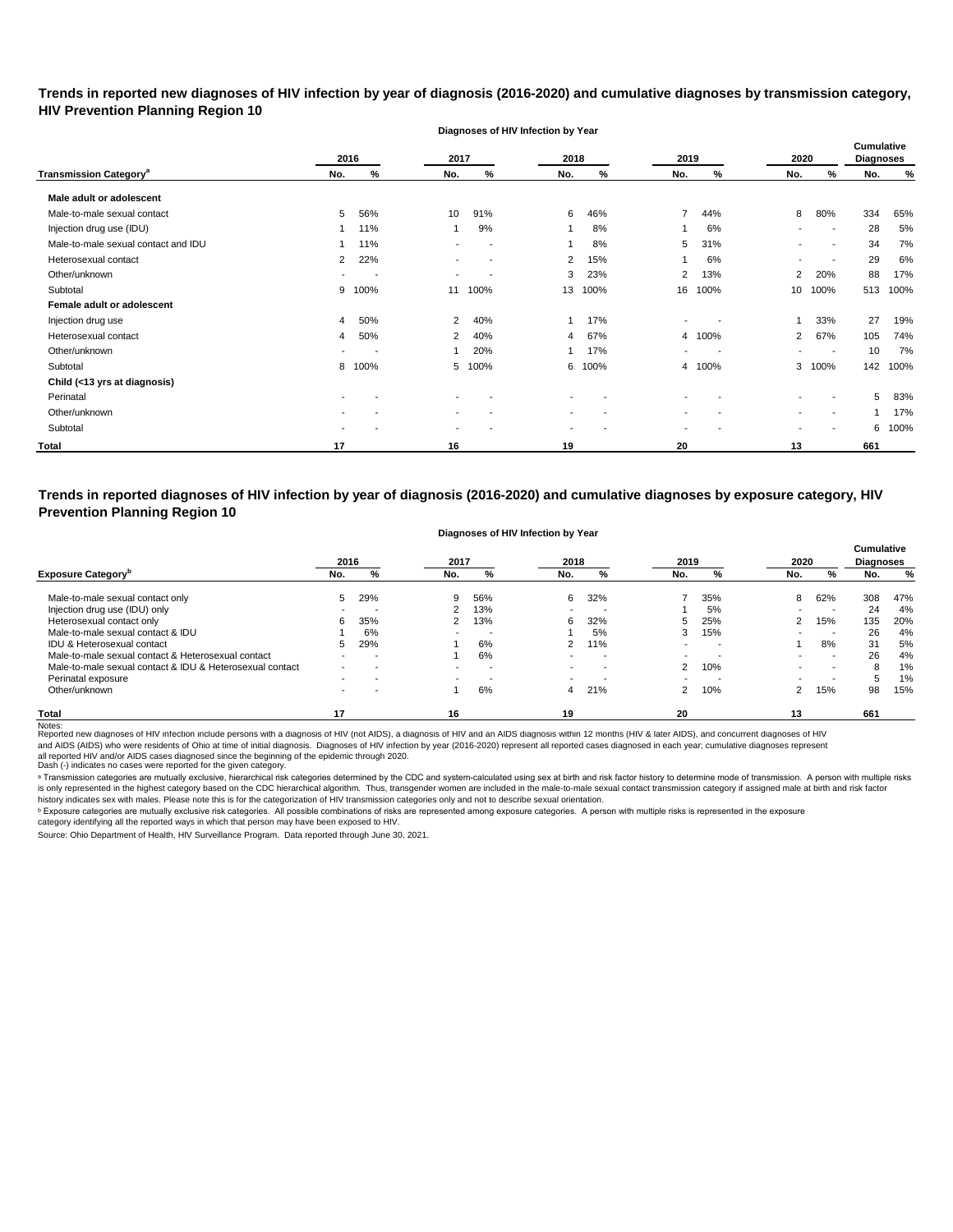# **Reported diagnoses of AIDS in 2020 by time to AIDS diagnosis and selected characteristics, HIV Prevention Planning Region 10**

|                                              | <b>AIDS Diagnoses</b>      |      |                         |      |                                                      |      |  |  |  |  |
|----------------------------------------------|----------------------------|------|-------------------------|------|------------------------------------------------------|------|--|--|--|--|
|                                              |                            |      | ≥12 Months after HIV    |      | <12 Months after<br><b>HIV Diagnosis<sup>a</sup></b> |      |  |  |  |  |
| Characteristic                               | 2020 AIDS diagnosis<br>No. | $\%$ | <b>Diagnosis</b><br>No. | $\%$ | No.                                                  | $\%$ |  |  |  |  |
|                                              |                            |      |                         |      |                                                      |      |  |  |  |  |
| Sex at birth                                 |                            |      |                         |      |                                                      |      |  |  |  |  |
| Males                                        | 3                          | 100% | 1                       | 100% | $\overline{c}$                                       | 100% |  |  |  |  |
| Females                                      | ÷.                         |      | $\blacksquare$          | ä,   |                                                      |      |  |  |  |  |
| Age at AIDS diagnosis (yr)                   |                            |      |                         |      |                                                      |      |  |  |  |  |
| $<13$                                        |                            |      |                         |      |                                                      |      |  |  |  |  |
| $13 - 14$                                    |                            |      |                         |      |                                                      |      |  |  |  |  |
| 15-19                                        |                            |      |                         |      |                                                      |      |  |  |  |  |
| 20-24                                        |                            |      |                         |      |                                                      |      |  |  |  |  |
| 25-29                                        |                            |      |                         |      |                                                      |      |  |  |  |  |
| 30-34                                        | 1                          | 33%  | 1                       | 100% |                                                      |      |  |  |  |  |
| 35-39                                        |                            |      |                         |      |                                                      |      |  |  |  |  |
| 40-44                                        |                            |      |                         |      |                                                      |      |  |  |  |  |
| 45-49                                        |                            |      |                         |      |                                                      |      |  |  |  |  |
| 50-54                                        |                            |      |                         |      |                                                      |      |  |  |  |  |
| 55-64                                        | 1                          | 33%  |                         |      | 1                                                    | 50%  |  |  |  |  |
| $65+$                                        | 1                          | 33%  |                         |      | 1                                                    | 50%  |  |  |  |  |
| Race/Ethnicity <sup>b</sup>                  |                            |      |                         |      |                                                      |      |  |  |  |  |
| American Indian/Alaska Native                |                            |      |                         |      |                                                      |      |  |  |  |  |
| Asian/Pacific Islander                       |                            |      |                         |      |                                                      |      |  |  |  |  |
| Black/African-American                       |                            |      |                         |      |                                                      |      |  |  |  |  |
| Hispanic/Latinx                              |                            |      |                         |      |                                                      |      |  |  |  |  |
| White                                        | 3                          | 100% | 1                       | 100% | 2                                                    | 100% |  |  |  |  |
| Multi-Race                                   |                            |      |                         |      |                                                      |      |  |  |  |  |
| Race/Ethnicity <sup>b</sup> and Sex at birth |                            |      |                         |      |                                                      |      |  |  |  |  |
| American Indian/Alaska Native Males          |                            |      |                         |      |                                                      |      |  |  |  |  |
| American Indian/Alaska Native Females        |                            |      |                         |      |                                                      |      |  |  |  |  |
| Asian/Pacific Islander Males                 |                            |      |                         |      |                                                      |      |  |  |  |  |
| Asian/Pacific Islander Females               |                            |      |                         |      |                                                      |      |  |  |  |  |
| Black/African-American Males                 |                            |      |                         |      |                                                      |      |  |  |  |  |
| Black/African-American Females               |                            |      |                         |      |                                                      |      |  |  |  |  |
| Hispanic/Latino Males                        |                            |      |                         |      |                                                      |      |  |  |  |  |
| Hispanic/Latina Females                      |                            |      |                         |      |                                                      |      |  |  |  |  |
| <b>White Males</b>                           | 3                          | 100% | 1                       | 100% | 2                                                    | 100% |  |  |  |  |
| <b>White Females</b>                         |                            |      |                         |      |                                                      |      |  |  |  |  |
| Multi-Race Males                             |                            |      |                         |      |                                                      |      |  |  |  |  |
| Multi-Race Females                           |                            |      |                         |      |                                                      |      |  |  |  |  |
| <b>Total</b>                                 | 3                          |      | 1                       |      | 2                                                    |      |  |  |  |  |

Notes:

Data reflects all persons with an AIDS diagnosis in 2020 regardless of year of HIV infection diagnosis, and who were living in Ohio at the time of initial diagnosis.

ᵃ Includes persons whose diagnoses of HIV infection and AIDS were made at the same time.

<u>b Hispanics/Latinx may be of any race. Persons with a race of American Indian/Alaska Native, Asian/Pacific Islander, Black/African-American, White, or Multi-race are not-</u> Hispanic. Asian/Pacific Islander includes Native Hawaiians.

Dash (-) indicates no cases were reported for the given category.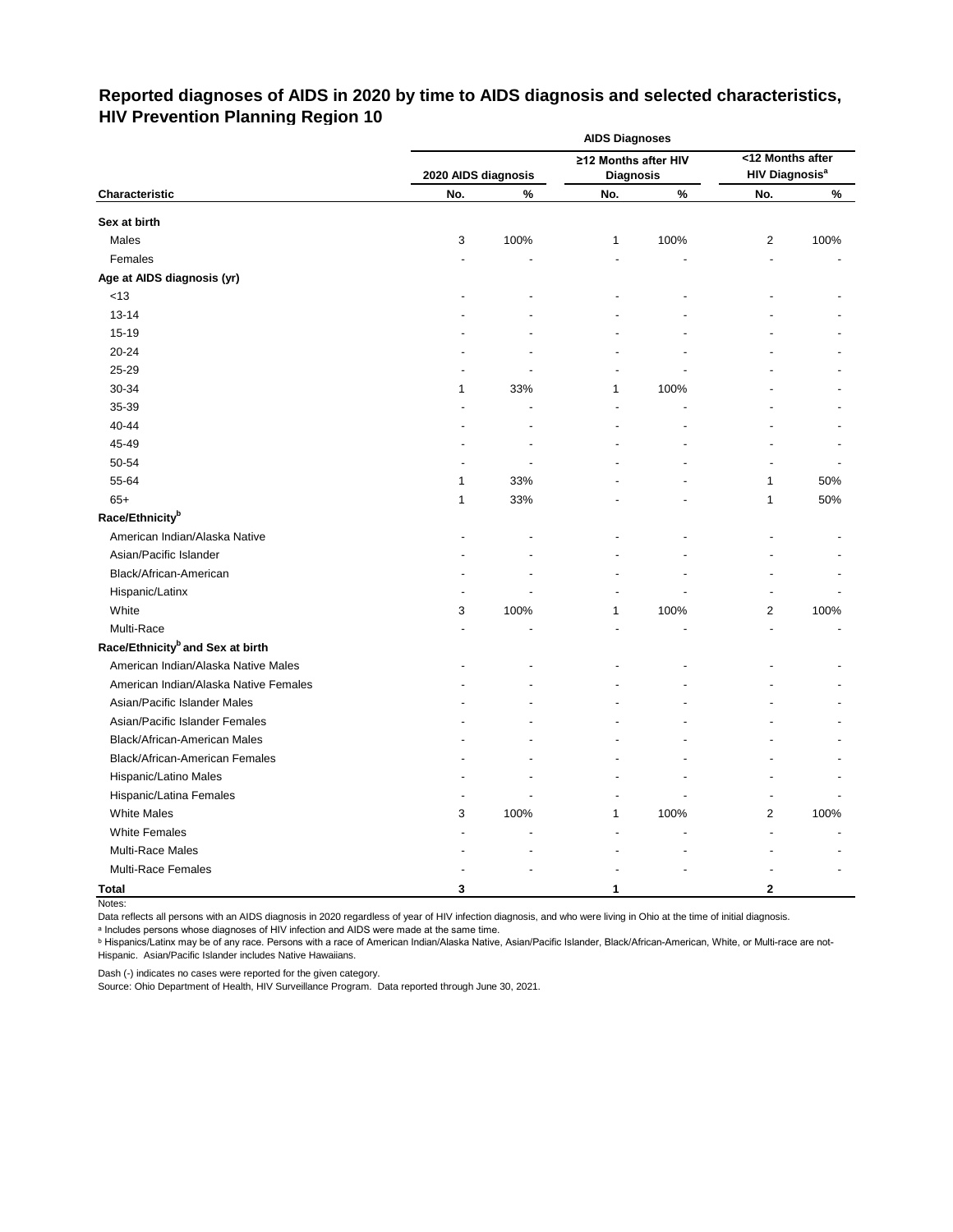## **Reported diagnoses of AIDS in 2020 by time to AIDS diagnosis and transmission category, HIV Prevention Planning Region 10**

|                                           |                     |                          | <b>AIDS Diagnoses</b>                    |      |                                                      |      |
|-------------------------------------------|---------------------|--------------------------|------------------------------------------|------|------------------------------------------------------|------|
|                                           | 2020 AIDS diagnosis |                          | ≥12 Months after HIV<br><b>Diagnosis</b> |      | <12 Months after<br><b>HIV Diagnosis<sup>a</sup></b> |      |
| <b>Transmission Category</b> <sup>b</sup> | No.                 | %                        | No.                                      | $\%$ | No.                                                  | %    |
| Male adult or adolescent                  |                     |                          |                                          |      |                                                      |      |
| Male-to-male sexual contact               | $\overline{2}$      | 67%                      | 1                                        | 100% | 1                                                    | 50%  |
| Injection drug use (IDU)                  |                     | ٠                        | $\blacksquare$                           |      |                                                      |      |
| Male-to-male sexual contact and IDU       |                     | $\overline{\phantom{a}}$ |                                          |      |                                                      |      |
| Heterosexual contact                      |                     |                          |                                          |      |                                                      |      |
| Other/unknown                             |                     | 33%                      |                                          |      | 1                                                    | 50%  |
| Subtotal                                  | 3                   | 100%                     | 1                                        | 100% | 2                                                    | 100% |
| Female adult or adolescent                |                     |                          |                                          |      |                                                      |      |
| Injection drug use                        |                     |                          |                                          |      |                                                      |      |
| Heterosexual contact                      |                     |                          | ٠                                        |      |                                                      |      |
| Other/unknown                             |                     |                          |                                          |      |                                                      |      |
| Subtotal                                  |                     |                          |                                          |      |                                                      |      |
| Child (<13 yrs at diagnosis)              |                     |                          |                                          |      |                                                      |      |
| Perinatal                                 |                     | $\blacksquare$           | ۰                                        |      |                                                      |      |
| Other/unknown                             |                     |                          |                                          |      |                                                      |      |
| Subtotal                                  |                     |                          |                                          |      |                                                      |      |
| Total                                     | 3                   |                          | 1                                        |      | $\mathbf{2}$                                         |      |

## **Reported diagnoses of AIDS in 2020 by time to AIDS diagnosis and exposure category, HIV Prevention Planning Region 10**

|                                                          |                     |     | <b>AIDS Diagnoses</b> |      |                                  |     |
|----------------------------------------------------------|---------------------|-----|-----------------------|------|----------------------------------|-----|
|                                                          |                     |     | ≥12Months after HIV   |      | <12 Months after                 |     |
|                                                          | 2020 AIDS diagnosis |     | <b>Diagnosis</b>      |      | <b>HIV Diagnosis<sup>a</sup></b> |     |
| <b>Exposure Category</b> <sup>c</sup>                    | No.                 | %   | No.                   | %    | No.                              | %   |
| Male-to-male sexual contact only                         |                     | 33% |                       |      |                                  | 50% |
| Injection drug use (IDU) only                            |                     |     |                       |      |                                  |     |
| Heterosexual contact only                                |                     |     |                       |      |                                  |     |
| Male-to-male sexual contact & IDU                        |                     |     |                       |      |                                  |     |
| <b>IDU &amp; Heterosexual contact</b>                    |                     |     |                       |      |                                  |     |
| Male-to-male sexual contact & Heterosexual contact       |                     | 33% |                       | 100% |                                  |     |
| Male-to-male sexual contact & IDU & Heterosexual contact |                     |     |                       |      |                                  |     |
| Perinatal exposure                                       |                     |     |                       |      |                                  |     |
| Other/unknown                                            |                     | 33% |                       |      |                                  | 50% |
| <b>Total</b>                                             |                     |     |                       |      |                                  |     |

Notes:

Data reflects all persons with an AIDS diagnosis in 2020 regardless of year of HIV infection diagnosis, and who were living in Ohio at the time of initial diagnosis.

Dash (-) indicates no cases were reported for the given category.

a Includes persons whose diagnoses of HIV infection and AIDS were made at the same time.

**b** Transmission categories are mutually exclusive, hierarchical risk categories determined by the CDC and system-calculated using sex at birth and risk factor history to determine mode of transmission. A person with multiple risks is only represented in the highest category based on the CDC hierarchical algorithm. Thus, transgender women are included in the male-to-male sexual contact transmission category if assigned male at birth and risk factor history indicates sex with males. Please note this is for the categorization of HIV transmission categories only and not to describe sexual orientation.

ᶜ Exposure categories are mutually exclusive risk categories. All possible combinations of risks are represented among exposure categories. A person with multiple risks is represented in the exposure category identifying all the reported ways in which that person may have been exposed to HIV.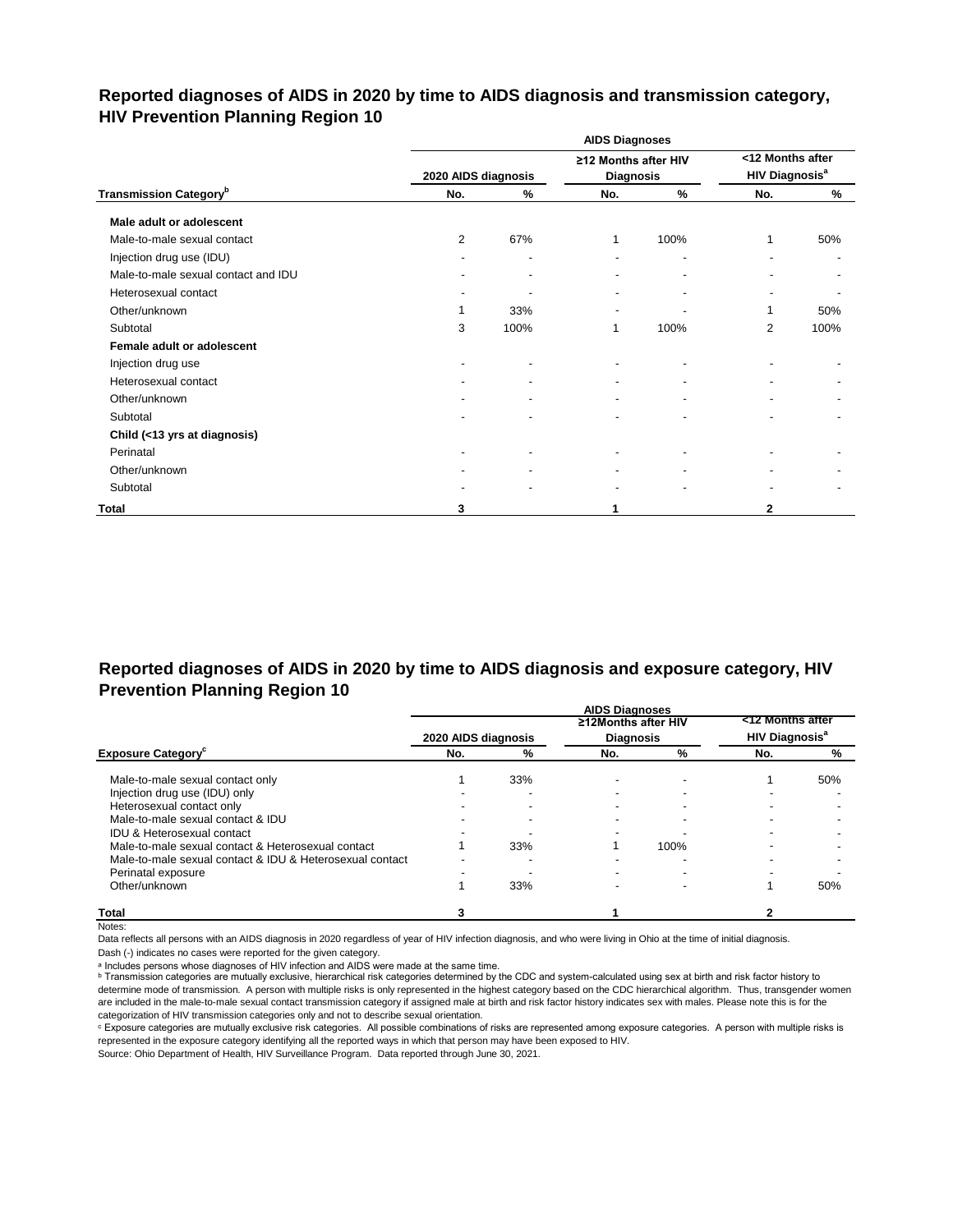#### **Trends in reported diagnoses of AIDS by year of diagnosis (2016-2020) and cumulative AIDS diagnoses by selected characteristics, HIV Prevention Planning Region 10**

|                                              |      |                |      |                |      | Year of AIDS Diagnosis   |                |      |      |        |                                  |         |
|----------------------------------------------|------|----------------|------|----------------|------|--------------------------|----------------|------|------|--------|----------------------------------|---------|
|                                              | 2016 |                | 2017 |                | 2018 |                          | 2019           |      | 2020 |        | <b>Cumulative</b><br><b>AIDS</b> |         |
| Characteristic                               | No.  | $\%$           | No.  | %              | No.  | $\%$                     | No.            | $\%$ | No.  | $\%$   | No.                              | $\%$    |
| Sex at birth                                 |      |                |      |                |      |                          |                |      |      |        |                                  |         |
| Males                                        | 11   | 92%            | 10   | 91%            | 5    | 63%                      | 7              | 70%  | 3    | 100%   | 348                              | 83%     |
| Females                                      | 1    | 8%             | 1    | 9%             | 3    | 38%                      | 3              | 30%  |      |        | 73                               | 17%     |
| Age at AIDS diagnosis (yr)                   |      |                |      |                |      |                          |                |      |      |        |                                  |         |
| < 13                                         |      |                |      |                |      |                          |                |      |      |        | 5                                | 1%      |
| $13 - 14$                                    |      |                |      |                |      |                          |                |      |      |        | ÷,                               |         |
| 15-19                                        |      |                |      |                |      |                          |                |      |      |        | 4                                | 1%      |
| 20-24                                        |      |                |      |                | 1    | 13%                      | 1              | 10%  |      |        | 15                               | 4%      |
| 25-29                                        | 2    | 17%            |      | ÷,             | 1    | 13%                      |                |      |      |        | 61                               | 14%     |
| 30-34                                        | 1    | 8%             | 1    | 9%             | 2    | 25%                      | 1              | 10%  | 1    | 33%    | 68                               | 16%     |
| 35-39                                        |      |                | 1    | 9%             | 1    | 13%                      |                |      |      |        | 60                               | 14%     |
| 40-44                                        |      | $\overline{a}$ | 2    | 18%            |      |                          |                |      |      |        | 57                               | 14%     |
| 45-49                                        | 3    | 25%            | 2    | 18%            |      | $\overline{\phantom{a}}$ |                |      |      | ÷,     | 57                               | 14%     |
| 50-54                                        | 2    | 17%            | 4    | 36%            | 1    | 13%                      | 3              | 30%  |      |        | 44                               | 10%     |
| 55-64                                        | 4    | 33%            | 1    | 9%             | 1    | 13%                      | 5              | 50%  | 1    | 33%    | 41                               | 10%     |
| $65+$                                        |      |                |      |                | 1    | 13%                      |                |      | 1    | 33%    | 9                                | 2%      |
| Race/Ethnicity <sup>a</sup>                  |      |                |      |                |      |                          |                |      |      |        |                                  |         |
| American Indian/Alaska Native                |      |                |      |                |      |                          |                |      |      |        | 1                                | $< 1\%$ |
| Asian/Pacific Islander                       |      |                |      |                |      |                          |                |      |      |        |                                  |         |
| Black/African-American                       |      |                | 1    | $9%$           | 2    | 25%                      | 2              | 20%  |      |        | 60                               | 14%     |
| Hispanic/Latinx                              | 1    | 8%             | 1    | 9%             |      |                          |                |      |      |        | 11                               | 3%      |
| White                                        | 11   | 92%            | 9    | 82%            | 6    | 75%                      | 8              | 80%  | 3    | 100%   | 336                              | 80%     |
| Multi-Race                                   |      |                |      |                |      |                          |                |      |      |        | 13                               | 3%      |
| Race/Ethnicity <sup>a</sup> and Sex at birth |      |                |      |                |      |                          |                |      |      |        |                                  |         |
| American Indian/Alaska Native Males          |      |                |      |                |      |                          |                |      |      |        | 1                                | $< 1\%$ |
| American Indian/Alaska Native Females        |      |                |      |                |      |                          |                |      |      |        |                                  |         |
| Asian/Pacific Islander Males                 |      |                |      |                |      |                          |                |      |      |        |                                  |         |
| Asian/Pacific Islander Females               |      |                |      |                |      |                          |                |      |      |        | ÷,                               |         |
| Black/African-American Males                 |      |                | 1    | 9%             | 1    | 13%                      |                |      |      |        | 36                               | 9%      |
| Black/African-American Females               |      |                |      | $\blacksquare$ | 1    | 13%                      | 2              | 20%  |      |        | 24                               | 6%      |
| Hispanic/Latino Males                        | 1    | 8%             |      | 9%             |      |                          |                |      |      |        | 7                                | 2%      |
| Hispanic/Latina Females                      | ÷,   |                |      |                |      |                          |                |      |      |        | 4                                | 1%      |
| <b>White Males</b>                           | 10   | 83%            | 8    | 73%            | 4    | 50%                      | $\overline{7}$ | 70%  |      | 3 100% | 294                              | 70%     |
| <b>White Females</b>                         | 1    | $8\%$          | 1    | $9\%$          | 2    | 25%                      | 1              | 10%  |      |        | 42                               | 10%     |
| Multi-Race Males                             |      |                |      |                |      |                          |                |      |      |        | 10                               | 2%      |
| Multi-Race Females                           |      |                |      |                |      |                          |                |      |      |        | 3                                | 1%      |
| <b>Total</b>                                 | 12   |                | 11   |                | 8    |                          | $10$           |      | 3    |        | 421                              |         |

Notes:

AIDS diagnoses by year (2016-2020) represent all reported AIDS cases diagnosed in each year regardless of year of HIV infection diagnosis, and who were living in Ohio at the time of initial diagnosis; cumulative AIDS cases represent all reported AIDS cases diagnosed since the beginning of the epidemic through 2020.

Dash (-) indicates no cases were reported for the given category.

a Hispanics/Latinx may be of any race. Persons with a race of American Indian/Alaska Native, Asian/Pacific Islander, Black/African-American, White, or Multi-race are not-Hispanic. Asian/Pacific Islander includes Native Hawaiians.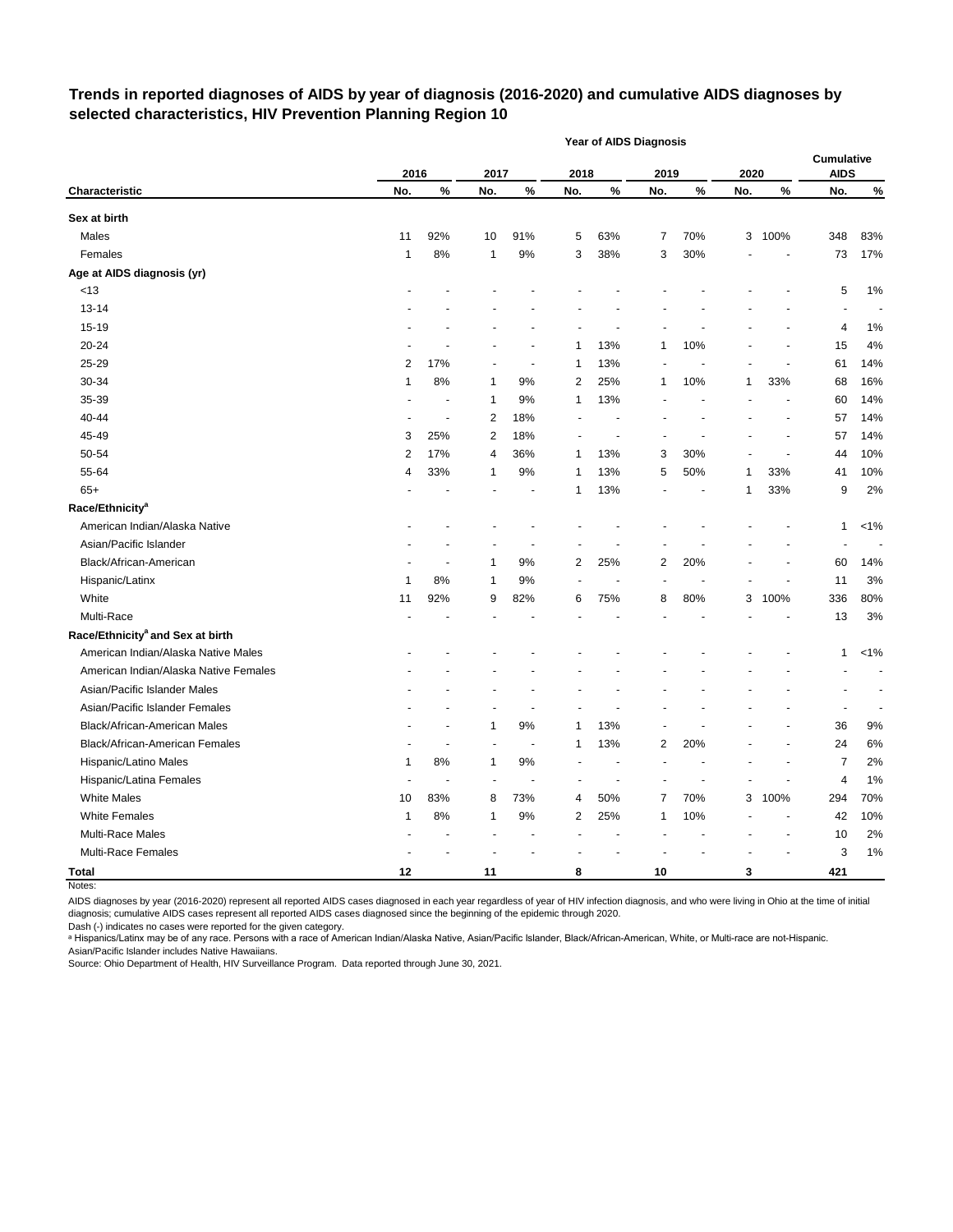#### **Trends in reported diagnoses of AIDS by year of diagnosis (2016-2020) and cumulative AIDS diagnoses by transmission category, HIV Prevention Planning Region 10**

|                                          |                |      |                          |                          |                | <b>Year of AIDS Diagnosis</b> |                          |      |                          |                          |                                  |      |
|------------------------------------------|----------------|------|--------------------------|--------------------------|----------------|-------------------------------|--------------------------|------|--------------------------|--------------------------|----------------------------------|------|
|                                          |                | 2016 | 2017                     |                          | 2018           |                               | 2019                     |      | 2020                     |                          | <b>Cumulative</b><br><b>AIDS</b> |      |
| <b>Transmission Category<sup>a</sup></b> | No.            | %    | No.                      | %                        | No.            | %                             | No.                      | %    | No.                      | %                        | No.                              | %    |
| Male adult or adolescent                 |                |      |                          |                          |                |                               |                          |      |                          |                          |                                  |      |
| Male-to-male sexual contact              | $\overline{7}$ | 64%  | 8                        | 80%                      | 3              | 60%                           | 5                        | 71%  | $\overline{2}$           | 67%                      | 234                              | 67%  |
| Injection drug use (IDU)                 |                |      |                          |                          |                |                               |                          |      |                          |                          | 15                               | 4%   |
| Male-to-male sexual contact and IDU      | 1              | 9%   | $\overline{\phantom{a}}$ |                          |                |                               |                          |      |                          |                          | 17                               | 5%   |
| Heterosexual contact                     | 1              | 9%   | 1                        | 10%                      | 1              | 20%                           | $\overline{\phantom{a}}$ |      | $\blacksquare$           |                          | 20                               | 6%   |
| Other/unknown                            | 2              | 18%  | 1                        | 10%                      | 1              | 20%                           | 2                        | 29%  | 1                        | 33%                      | 62                               | 18%  |
| Subtotal                                 | 11             | 100% | 10                       | 100%                     | 5              | 100%                          | 7                        | 100% | 3                        | 100%                     | 348                              | 100% |
| Female adult or adolescent               |                |      |                          |                          |                |                               |                          |      |                          |                          |                                  |      |
| Injection drug use                       | 1              | 100% | $\mathbf{1}$             | 100%                     |                |                               |                          | 33%  |                          |                          | 10                               | 14%  |
| Heterosexual contact                     |                |      |                          | $\overline{\phantom{a}}$ | $\overline{2}$ | 67%                           | 2                        | 67%  | $\blacksquare$           | $\overline{\phantom{a}}$ | 55                               | 80%  |
| Other/unknown                            |                |      |                          | $\overline{a}$           | 1              | 33%                           |                          |      | $\overline{\phantom{a}}$ |                          | 4                                | 6%   |
| Subtotal                                 | 1              | 100% | 1                        | 100%                     | 3              | 100%                          | 3                        | 100% |                          |                          | 69                               | 100% |
| Child (<13 yrs at diagnosis)             |                |      |                          |                          |                |                               |                          |      |                          |                          |                                  |      |
| Perinatal                                |                |      |                          |                          |                |                               |                          |      |                          |                          | 3                                | 75%  |
| Other/unknown                            |                |      |                          |                          |                |                               |                          |      | $\overline{\phantom{a}}$ |                          |                                  | 25%  |
| Subtotal                                 |                |      |                          |                          |                |                               |                          |      |                          |                          | 4                                | 100% |
| <b>Total</b>                             | 12             |      | 11                       |                          | 8              |                               | 10                       |      | 3                        |                          | 421                              |      |

**Year of AIDS Diagnosis Trends in reported diagnoses of AIDS by year of diagnosis (2016-2020) and cumulative AIDS diagnoses by exposure category, HIV Prevention Planning Region 10**

|                                                          |      |     |      |     |      | Teal Of AIDS Diagnosis   |                          |                          |                          |     | <b>Cumulative</b> |     |
|----------------------------------------------------------|------|-----|------|-----|------|--------------------------|--------------------------|--------------------------|--------------------------|-----|-------------------|-----|
|                                                          | 2016 |     | 2017 |     | 2018 |                          | 2019                     |                          | 2020                     |     | <b>AIDS</b>       |     |
| <b>Exposure Category</b> <sup>b</sup>                    | No.  | %   | No.  | %   | No.  | %                        | No.                      | %                        | No.                      | %   | No.               | %   |
| Male-to-male sexual contact only                         |      | 58% |      | 64% | 3    | 38%                      | 5                        | 50%                      |                          | 33% | 215               | 51% |
| Injection drug use (IDU) only                            |      |     |      | 9%  |      |                          | $\overline{\phantom{0}}$ |                          | $\overline{\phantom{a}}$ |     | 12                | 3%  |
| Heterosexual contact only                                |      | 8%  |      | 9%  | 3    | 38%                      | 2                        | 20%                      | $\overline{\phantom{a}}$ |     | 76                | 18% |
| Male-to-male sexual contact & IDU                        |      | 8%  |      |     |      |                          |                          |                          | $\blacksquare$           |     | 14                | 3%  |
| <b>IDU &amp; Heterosexual contact</b>                    |      | 8%  |      |     |      | $\overline{\phantom{a}}$ |                          | 10%                      | $\blacksquare$           |     | 13                | 3%  |
| Male-to-male sexual contact & Heterosexual contact       |      |     |      | 9%  |      | $\overline{\phantom{a}}$ | $\overline{\phantom{a}}$ | $\overline{\phantom{a}}$ |                          | 33% | 19                | 5%  |
| Male-to-male sexual contact & IDU & Heterosexual contact |      |     |      |     |      | $\overline{\phantom{a}}$ | $\overline{\phantom{0}}$ | ۰                        | $\overline{\phantom{a}}$ |     | 3                 | 1%  |
| Perinatal exposure                                       |      |     |      |     |      |                          |                          |                          | $\overline{\phantom{0}}$ |     | 3                 | 1%  |
| Other/unknown                                            | 2    | 17% |      | 9%  | 2    | 25%                      | 2                        | 20%                      |                          | 33% | 66                | 16% |
| Total                                                    | 12   |     | 11   |     | 8    |                          | 10                       |                          |                          |     | 421               |     |

Notes:

AIDS diagnoses by year (2016-2020) represent all reported AIDS cases diagnosed in each year regardless of year of HIV infection diagnosis, and who were living in Ohio at the time of initial diagnosis; cumulative AIDS cases represent all reported AIDS cases diagnosed since the beginning of the epidemic through 2020.

Dash (-) indicates no cases were reported for the given category.<br>◎ Transmission categories are mutually exclusive, nierarcnical risk categories determined by the CDC and system-calculated using sex at birth and risk ract transmission. A person with multiple risks is only represented in the highest category based on the CDC hierarchical algorithm. Thus, transgender women are included in the male-to-male sexual contact transmission category if assigned male at birth and risk factor history indicates sex with males. Please note this is for the categorization of HIV transmission categories only and not to describe sexual orientation.

**b** Exposure categories are mutually exclusive risk categories. All possible combinations of risks are represented among exposure categories. A person with multiple risks is represented in the exposure category identifying all the reported ways in which that person may have been exposed to HIV.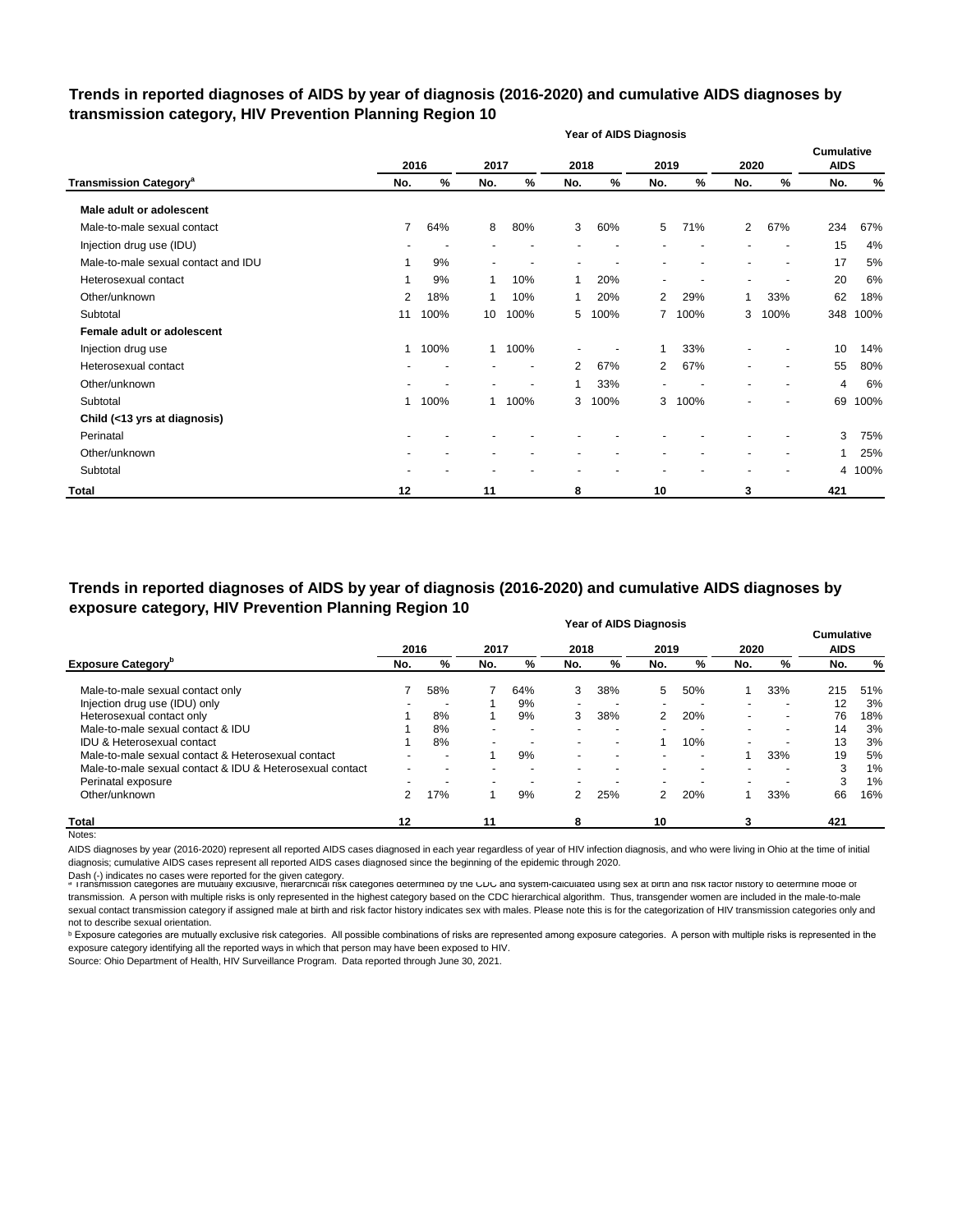# Persons Living with Diagnosed HIV Infection Reported in HIV Prevention Planning Region 10

Counties: Allen, Auglaize, Champaign, Hancock, Hardin, Logan, Mercer, Paulding, Putnam, Shelby, Van Wert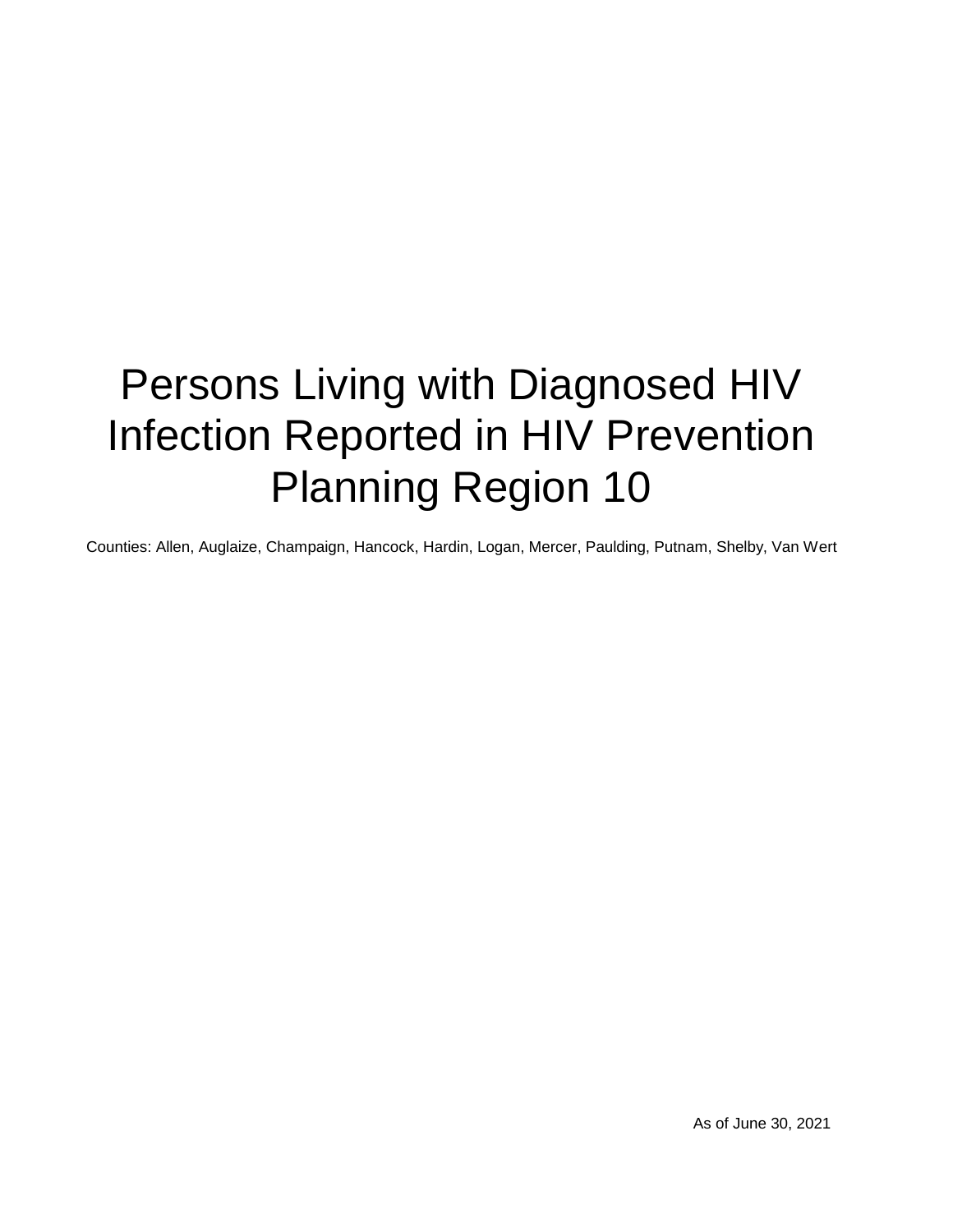|                                              |                   | Living with diagnosed HIV infection |         |                       |                | <b>Current Disease Status</b> |         |
|----------------------------------------------|-------------------|-------------------------------------|---------|-----------------------|----------------|-------------------------------|---------|
|                                              |                   | in 2020                             |         | <b>HIV (not AIDS)</b> |                | <b>AIDS</b>                   |         |
| Characteristic                               | Rate <sup>a</sup> | No.                                 | $\%$    | No.                   | $\%$           | No.                           | $\%$    |
| Sex at birth                                 |                   |                                     |         |                       |                |                               |         |
| Males                                        | 123.9             | 315                                 | 76%     | 150                   | 72%            | 165                           | 79%     |
| Females                                      | 39.7              | 101                                 | 24%     | 57                    | 28%            | 44                            | 21%     |
| Age at end of year                           |                   |                                     |         |                       |                |                               |         |
| <13                                          | $\star$           | 3                                   | 1%      | 2                     | 1%             | $\mathbf{1}$                  | $< 1\%$ |
| $13 - 14$                                    | $\star$           |                                     |         |                       | $\overline{a}$ |                               |         |
| 15-19                                        | $\star$           | 1                                   | $< 1\%$ | 1                     | $< 1\%$        |                               |         |
| 20-24                                        | 15.8              | 5                                   | 1%      | 4                     | 2%             | 1                             | $< 1\%$ |
| 25-29                                        | 56.6              | 18                                  | 4%      | 16                    | 8%             | $\overline{\mathbf{c}}$       | 1%      |
| 30-34                                        | 146.6             | 43                                  | 10%     | 28                    | 14%            | 15                            | 7%      |
| 35-39                                        | 132.6             | 39                                  | 9%      | 27                    | 13%            | 12                            | 6%      |
| 40-44                                        | 148.4             | 43                                  | 10%     | 23                    | 11%            | 20                            | 10%     |
| 45-49                                        | 148.6             | 44                                  | 11%     | 24                    | 12%            | 20                            | 10%     |
| 50-54                                        | 205.7             | 64                                  | 15%     | 22                    | 11%            | 42                            | 20%     |
| 55-64                                        | 161.4             | 114                                 | 27%     | 45                    | 22%            | 69                            | 33%     |
| $65+$                                        | 44.5              | 42                                  | 10%     | 15                    | 7%             | 27                            | 13%     |
| Race/Ethnicity <sup>b</sup>                  |                   |                                     |         |                       |                |                               |         |
| American Indian/Alaska Native                | $\star$           | 1                                   | $< 1\%$ |                       |                | $\mathbf{1}$                  | $< 1\%$ |
| Asian/Pacific Islander                       |                   | 3                                   | 1%      | 1                     | $< 1\%$        | 2                             | 1%      |
| Black/African-American                       | 493.5             | 89                                  | 21%     | 44                    | 21%            | 45                            | 22%     |
| Hispanic/Latinx                              | 187.8             | 32                                  | 8%      | 19                    | 9%             | 13                            | 6%      |
| White                                        | 59.8              | 274                                 | 66%     | 134                   | 65%            | 140                           | 67%     |
| Multi-Race                                   | 179.4             | 17                                  | 4%      | 9                     | 4%             | 8                             | 4%      |
| Unknown                                      | $\star$           | ä,                                  |         |                       |                |                               |         |
| Race/Ethnicity <sup>b</sup> and Sex at birth |                   |                                     |         |                       |                |                               |         |
| American Indian/Alaska Native Males          | $\star$           | 1                                   | $< 1\%$ |                       |                | $\mathbf{1}$                  | $< 1\%$ |
| American Indian/Alaska Native Females        |                   | Ĭ.                                  |         |                       |                | ÷,                            |         |
| Asian/Pacific Islander Males                 |                   | 2                                   | $< 1\%$ | 1                     | $< 1\%$        | 1                             | $< 1\%$ |
| Asian/Pacific Islander Females               | $\star$           | 1                                   | $< 1\%$ |                       |                | 1                             | $< 1\%$ |
| Black/African-American Males                 | 556.9             | 54                                  | 13%     | 27                    | 13%            | 27                            | 13%     |
| Black/African-American Females               | 419.7             | 35                                  | 8%      | 17                    | 8%             | 18                            | 9%      |
| Hispanic/Latino Males                        | 278.1             | 25                                  | $6\%$   | 14                    | 7%             | 11                            | $5\%$   |
| Hispanic/Latina Females                      | 87.0              | $\overline{7}$                      | 2%      | 5                     | 2%             | $\overline{2}$                | 1%      |
| <b>White Males</b>                           | 96.6              | 220                                 | 53%     | 101                   | 49%            | 119                           | 57%     |
| <b>White Females</b>                         | 23.4              | 54                                  | 13%     | 33                    | 16%            | 21                            | 10%     |
| <b>Multi-Race Males</b>                      | 273.9             | 13                                  | 3%      | 7                     | 3%             | 6                             | 3%      |
| Multi-Race Females                           |                   | 4                                   | $1\%$   | 2                     | 1%             | 2                             | $1\%$   |
| Unknown                                      |                   | $\blacksquare$                      |         | $\overline{a}$        |                |                               |         |
| <b>Total</b>                                 | 81.7              | 416                                 |         | 207                   |                | 209                           |         |

#### **Reported persons living with diagnosed HIV infection in 2020 by current disease status and selected characteristics, HIV Prevention Planning Region 10**

Living with diagnosed HIV infection represents all persons ever diagnosed and reported with HIV and/or AIDS who have not been reported as having died as of December 31, 2020. Persons living with diagnosed HIV infection represent persons living in Ohio as of December 31, 2020, regardless of whether the person was a resident of Ohio at time of initial HIV and/or AIDS diagnosis.

Asterisk (\*) indicates rate not calculated for case count <5 due to unstable rates. Dash (-) indicates no cases were reported for the given category.

a The rate is the number of persons living with diagnosed HIV infection per 100,000 population calculated using 2020 U.S. Census estimates.

ᵇ Hispanics/Latinx may be of any race. Persons with a race of American Indian/Alaska Native, Asian/Pacific Islander, Black/African-American, White, or Multi-race are not-Hispanic. Asian/Pacific Islander includes Native Hawaiians.

Notes: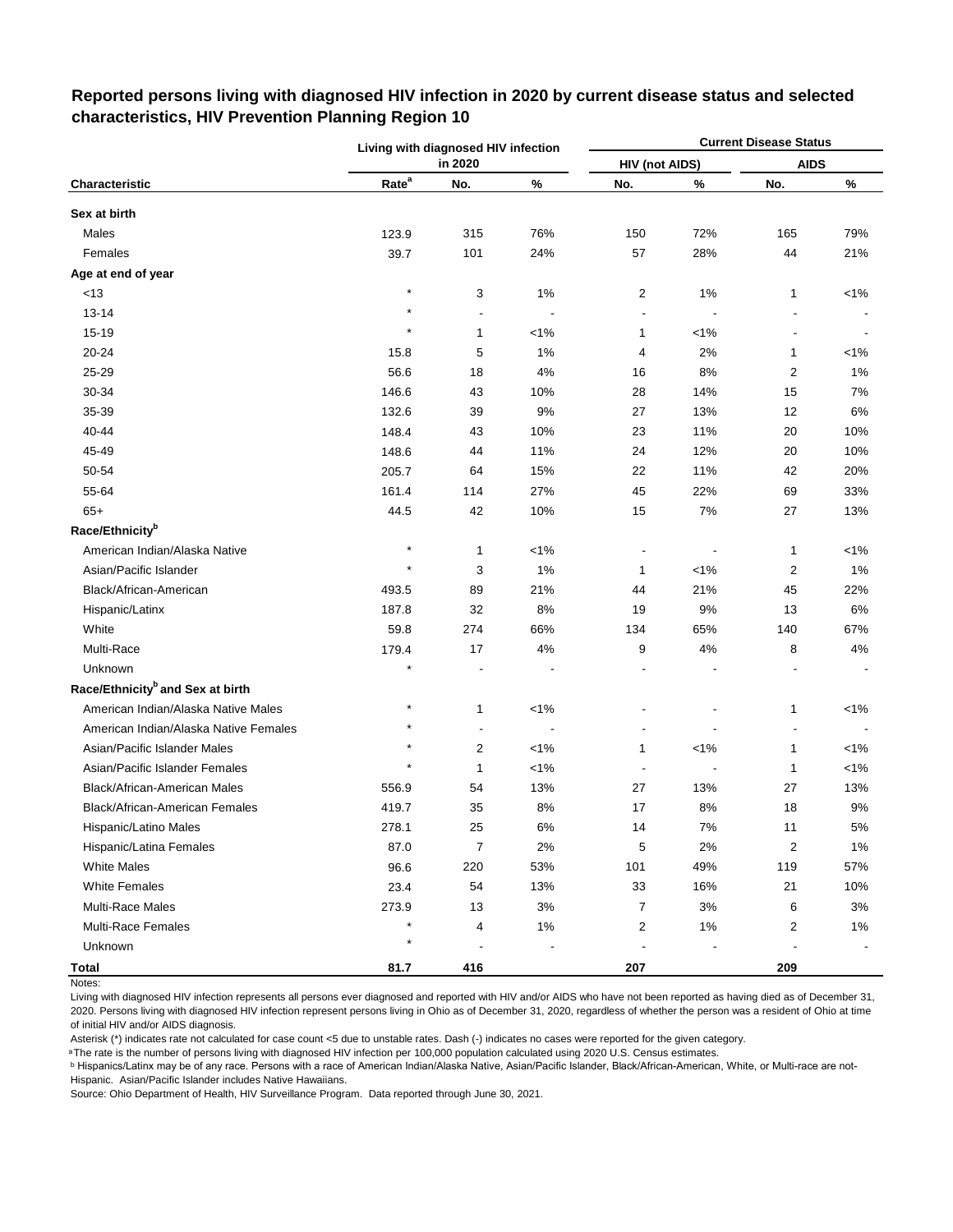|                                           | Living with diagnosed HIV infection |      |                          |      | <b>Current Disease Status</b> |      |  |
|-------------------------------------------|-------------------------------------|------|--------------------------|------|-------------------------------|------|--|
|                                           | in 2020                             |      | HIV (not AIDS)           |      | <b>AIDS</b>                   |      |  |
| <b>Transmission Category</b> <sup>a</sup> | No.                                 | %    | No.                      | %    | No.                           | %    |  |
| Male adult or adolescent                  |                                     |      |                          |      |                               |      |  |
| Male-to-male sexual contact               | 204                                 | 65%  | 95                       | 64%  | 109                           | 67%  |  |
| Injection drug use (IDU)                  | 13                                  | 4%   | $\overline{7}$           | 5%   | 6                             | 4%   |  |
| Male-to-male sexual contact and IDU       | 23                                  | 7%   | 12                       | 8%   | 11                            | 7%   |  |
| Heterosexual contact                      | 29                                  | 9%   | 12                       | 8%   | 17                            | 10%  |  |
| Other/unknown                             | 43                                  | 14%  | 23                       | 15%  | 20                            | 12%  |  |
| Subtotal                                  | 312                                 | 100% | 149                      | 100% | 163                           | 100% |  |
| Female adult or adolescent                |                                     |      |                          |      |                               |      |  |
| Injection drug use                        | 15                                  | 15%  | 10                       | 18%  | 5                             | 12%  |  |
| Heterosexual contact                      | 77                                  | 79%  | 40                       | 73%  | 37                            | 86%  |  |
| Other/unknown                             | 6                                   | 6%   | 5                        | 9%   | 1                             | 2%   |  |
| Subtotal                                  | 98                                  | 100% | 55                       | 100% | 43                            | 100% |  |
| Child (<13 yrs at diagnosis)              |                                     |      |                          |      |                               |      |  |
| Perinatal                                 | 5                                   | 83%  | 3                        | 100% | 2                             | 67%  |  |
| Other/unknown                             | 1                                   | 17%  | $\overline{\phantom{0}}$ |      | 1                             | 33%  |  |
| Subtotal                                  | 6                                   | 100% | 3                        | 100% | 3                             | 100% |  |
| <b>Total</b>                              | 416                                 |      | 207                      |      | 209                           |      |  |

#### **Reported persons living with diagnosed HIV infection in 2020 by current disease status and transmission category, HIV Prevention Planning Region 10**

#### **Reported persons living with diagnosed HIV infection in 2020 by current disease status and exposure category, HIV Prevention Planning Region 10**

|                                                          | Living with diagnosed HIV infection |     |                       | <b>Current Disease Status</b> |             |       |  |  |  |  |
|----------------------------------------------------------|-------------------------------------|-----|-----------------------|-------------------------------|-------------|-------|--|--|--|--|
|                                                          | in 2020                             |     | <b>HIV (not AIDS)</b> |                               | <b>AIDS</b> |       |  |  |  |  |
| <b>Exposure Category</b> <sup>b</sup>                    | No.                                 | %   | No.                   | %                             | No.         | %     |  |  |  |  |
| Male-to-male sexual contact only                         | 184                                 | 44% | 87                    | 42%                           | 97          | 46%   |  |  |  |  |
| Injection drug use (IDU) only                            | 9                                   | 2%  | 5                     | 2%                            | 4           | 2%    |  |  |  |  |
| Heterosexual contact only                                | 107                                 | 26% | 52                    | 25%                           | 55          | 26%   |  |  |  |  |
| Male-to-male sexual contact & IDU                        | 18                                  | 4%  | 11                    | 5%                            |             | 3%    |  |  |  |  |
| <b>IDU &amp; Heterosexual contact</b>                    | 19                                  | 5%  | 12                    | 6%                            |             | 3%    |  |  |  |  |
| Male-to-male sexual contact & Heterosexual contact       | 20                                  | 5%  | 8                     | 4%                            | 12          | 6%    |  |  |  |  |
| Male-to-male sexual contact & IDU & Heterosexual contact | 5                                   | 1%  | 1                     | $< 1\%$                       | 4           | 2%    |  |  |  |  |
| Perinatal exposure                                       | 6                                   | 1%  | 4                     | 2%                            | 2           | $1\%$ |  |  |  |  |
| Other/unknown                                            | 48                                  | 12% | 27                    | 13%                           | 21          | 10%   |  |  |  |  |
| Total                                                    | 416                                 |     | 207                   |                               | 209         |       |  |  |  |  |

Notes:

Living with diagnosed HIV infection represents all persons ever diagnosed and reported with HIV and/or AIDS who have not been reported as having died as of December 31, 2020. Persons living with diagnosed HIV infection represent persons living in Ohio as of December 31, 2020, regardless of whether the person was a resident of Ohio at time of initial HIV and/or AIDS diagnosis.

Dash (-) indicates no cases were reported for the given category.

a Transmission categories are mutually exclusive, hierarchical risk categories determined by the CDC and system-calculated using sex at birth and risk factor history to determine mode of transmission. A person with multiple risks is only represented in the highest category based on the CDC hierarchical algorithm. Thus, transgender women are included in the male-to-male sexual contact transmission category if assigned male at birth and risk factor history indicates sex with males. Please note this is for the categorization of HIV transmission categories only and not to describe sexual orientation.

**b** Exposure categories are mutually exclusive risk categories. All possible combinations of risks are represented among exposure categories. A person with multiple risks is represented in the exposure category identifying all the reported ways in which that person may have been exposed to HIV.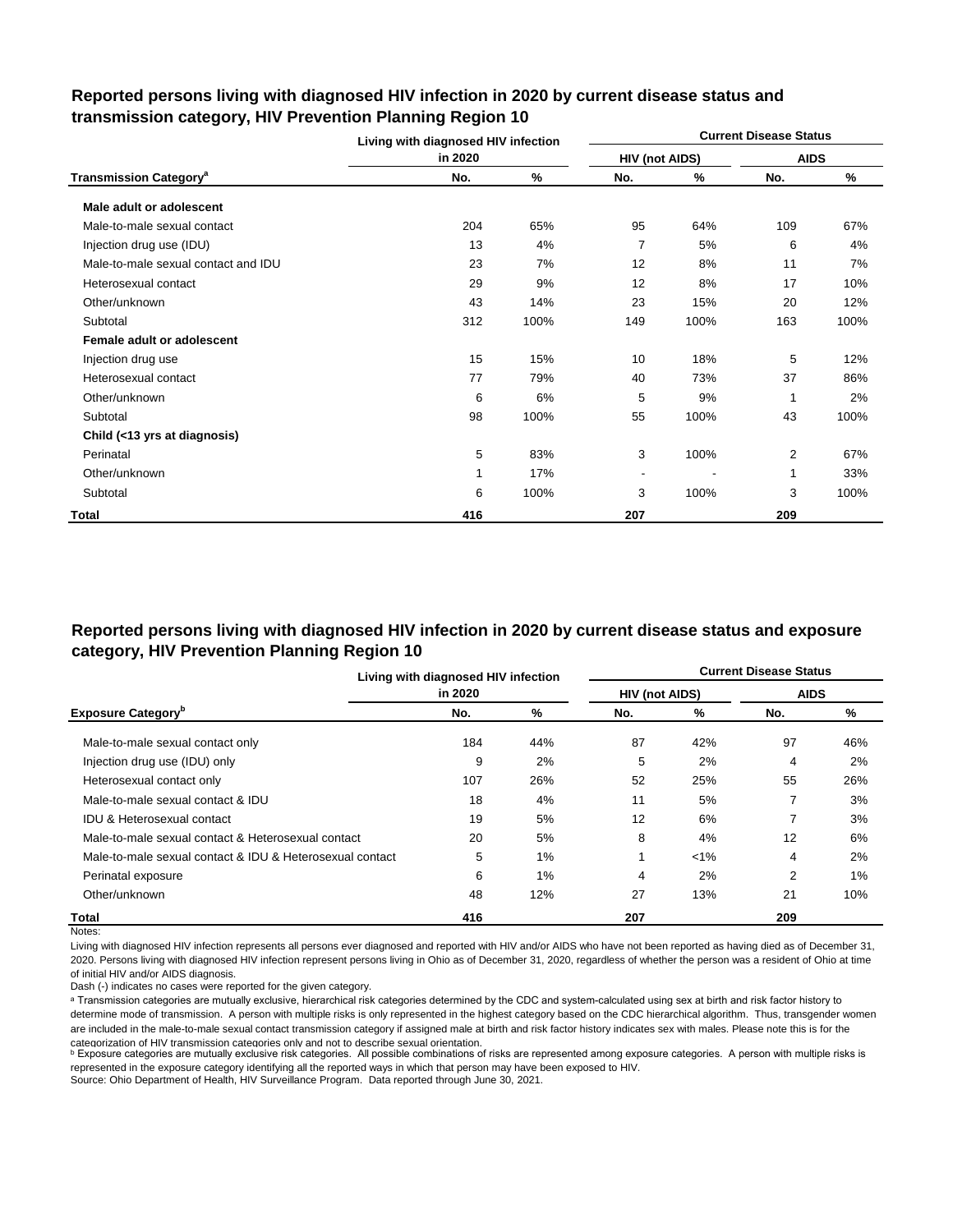|                    | American Indian/Alaska Native |                          |      | <b>Asian/Pacific Islander</b> |        |        | <b>Black/African-American</b> |     |                          |                   | Hispanic/ Latinx <sup>a</sup> |     |                   | White |     |                   | <b>Multi-Race</b> |     | <b>Unknown</b> |   |
|--------------------|-------------------------------|--------------------------|------|-------------------------------|--------|--------|-------------------------------|-----|--------------------------|-------------------|-------------------------------|-----|-------------------|-------|-----|-------------------|-------------------|-----|----------------|---|
| Age at end of year | Rate <sup>n</sup>             | No.                      | %    | Rate <sup>r</sup>             | No.    | %      | Rate <sup>p</sup>             | No. | %                        | Rate <sup>r</sup> | No.                           | %   | Rate <sup>o</sup> | No.   | ℅   | Rate <sup>"</sup> | No.               | %   | No.            | % |
| < 13               |                               |                          |      |                               |        |        |                               | 2   | 2%                       |                   |                               | 3%  |                   |       |     |                   |                   |     |                |   |
| 13-14              |                               |                          |      |                               |        |        |                               |     |                          |                   |                               |     |                   |       |     |                   |                   |     |                |   |
| $15 - 19$          |                               |                          |      |                               |        |        |                               |     | $\overline{\phantom{0}}$ |                   |                               | 3%  |                   |       | . . |                   |                   |     |                |   |
| $20 - 24$          |                               |                          |      |                               |        |        |                               |     | 2%                       |                   |                               |     |                   |       | 1%  |                   |                   |     |                |   |
| $25 - 29$          |                               |                          |      |                               | $\sim$ | $\sim$ | 478.8                         |     | 8%                       |                   |                               | 3%  | 32.3              |       | 3%  |                   |                   | 6%  |                |   |
| 30-34              |                               |                          |      |                               |        | $\sim$ | 988.5                         | 12  | 13%                      | 396.8             | 5                             | 16% | 96.2              | 25    | 9%  |                   |                   | 6%  |                |   |
| 35-39              |                               |                          |      |                               | $\sim$ | $\sim$ | 656.8                         | 8   | 9%                       |                   |                               | 6%  | 102.9             | 27    | 10% | $\star$           |                   | 12% |                |   |
| 40-44              |                               |                          |      |                               |        |        | 896.1                         | 10  | 11%                      | 557.6             | 6                             | 19% | 95.9              | 25    | 9%  | $\star$           |                   | 12% |                |   |
| 45-49              |                               | $\overline{\phantom{0}}$ |      |                               |        | 33%    | 692.4                         |     | 8%                       | 552.5             | $\mathbf{b}$                  | 16% | 103.7             | 28    | 10% | $\star$           |                   | 18% |                |   |
| 50-54              |                               |                          |      |                               | $\sim$ |        | .591.8                        | 17  | 19%                      | 848.7             | 6                             | 19% | 139.4             | 40    | 15% |                   |                   | 6%  |                |   |
| 55-64              |                               |                          |      |                               |        | 33%    | 1,028.5                       | 22  | 25%                      |                   |                               | 13% | 124.2             | 82    | 30% | 262.6             |                   | 29% |                |   |
| $65+$              |                               |                          | 100% |                               |        | 33%    |                               |     | 2%                       |                   |                               | 3%  | 38.9              | 35    | 13% |                   |                   | 12% |                |   |
| Total              |                               |                          |      |                               |        |        | 493.5                         | 89  |                          | 187.8             | 32                            |     | 59.8              | 274   |     | 179.4             | 17                |     |                |   |

<sup>c</sup> Transmission categories are mutually exclusive, hierarchical risk categories determined by the CDC and system-calculated using sex at birth and risk factor history to determine mode of transmission. A person with multi hierarchical algorithm. Thus, transgender women are included in the male-to-male sexual contact transmission category if assigned male at birth and risk factor history indicates sex with males. Please note this is for the sexual orientation.

<sup>d</sup> Exposure categories are mutually exclusive risk categories. All possible combinations of risks are represented among exposure categories. A person with multiple risks is represented in the exposure category identifying

|                                           |                                            |                                         |                                   | Living with diagnosed HIV infection in 2020 |                        |                   |                                            |
|-------------------------------------------|--------------------------------------------|-----------------------------------------|-----------------------------------|---------------------------------------------|------------------------|-------------------|--------------------------------------------|
|                                           | American<br>Indian/Alaska<br><b>Native</b> | <b>Asian/Pacific</b><br><b>Islander</b> | <b>Black/African-</b><br>American | Hispanic/<br>Latinx <sup>a</sup>            | White                  | <b>Multi-Race</b> | <b>Unknown</b>                             |
| <b>Transmission Category</b> <sup>c</sup> | %<br>No.                                   | $\%$<br>No.                             | %<br>No.                          | No.<br>%                                    | %<br>No.               | %<br>No.          | %<br>No.                                   |
| Male adult or adolescent                  |                                            |                                         |                                   |                                             |                        |                   |                                            |
| Male-to-male sexual contact               | 100%                                       | $\overline{\phantom{a}}$<br>$\sim$      | 33<br>63%                         | 38%<br>9                                    | 69%<br>151             | 77%<br>10         | $\blacksquare$<br>$\sim$                   |
| Injection drug use (IDU)                  | $\,$                                       | $\sim$<br>$\blacksquare$                | 8%                                | 8%<br>◠                                     | 3%                     | $\sim$            |                                            |
| Male-to-male sexual contact and IDU       | $\overline{\phantom{a}}$                   |                                         | 8%                                | 13%<br>◠                                    | 7%<br>16               |                   | $\overline{\phantom{a}}$<br>$\blacksquare$ |
| Heterosexual contact                      | $\overline{\phantom{a}}$<br>$\sim$         | 50%                                     | 12%                               | 33%<br>ŏ                                    | 6%<br>13               | 8%                | $\sim$<br>$\overline{\phantom{a}}$         |
| Other/unknown                             |                                            | 50%                                     | 10%                               | 8%<br>$\overline{2}$                        | 33<br>15%              | 15%<br>2          | $\sim$<br>$\overline{\phantom{a}}$         |
| Subtotal                                  | 100%                                       | 100%                                    | 52<br>100%                        | 100%<br>24                                  | 220<br>100%            | 100%<br>13        | $\sim$<br>$\overline{\phantom{a}}$         |
| Female adult or adolescent                |                                            |                                         |                                   |                                             |                        |                   |                                            |
| Injection drug use                        | $\overline{\phantom{a}}$<br>$\sim$         | $\overline{\phantom{a}}$                | 11%                               | $\overline{\phantom{a}}$                    | 19%<br>10              | 25%               | $\sim$<br>$\sim$                           |
| Heterosexual contact                      | $\overline{\phantom{a}}$<br>$\sim$         | 1 100%                                  | 29<br>83%                         | 83%<br>5                                    | 39<br>75%              | 75%<br>3          | $\sim$<br>$\overline{\phantom{a}}$         |
| Other/unknown                             |                                            |                                         | 6%<br>$\sim$                      | 17%                                         | 6%<br>3                |                   | $\overline{\phantom{a}}$<br>$\blacksquare$ |
| Subtotal                                  | $\overline{\phantom{a}}$                   | 100%                                    | 100%<br>35                        | 100%<br>6                                   | 100%<br>52             | 100%<br>4         | $\overline{\phantom{a}}$<br>$\blacksquare$ |
| Child (<13 yrs at diagnosis)              |                                            |                                         |                                   |                                             |                        |                   |                                            |
| Perinatal                                 | $\sim$<br>$\overline{\phantom{a}}$         | $\sim$<br>$\overline{\phantom{a}}$      | 50%                               | 100%<br>2                                   | 100%<br>2              |                   |                                            |
| Other/unknown                             | $\overline{\phantom{a}}$                   | $\overline{\phantom{a}}$<br>$\sim$      | 50%                               |                                             |                        |                   |                                            |
| Subtotal                                  | $\,$                                       | $\sim$<br>$\blacksquare$                | 100%                              | 100%<br>2                                   | 100%<br>$\overline{2}$ |                   |                                            |
| <b>Total</b>                              |                                            |                                         | 89                                | 32                                          | 274                    | 17                |                                            |

|                                                          |                                            |                          |                                  |                |                                   |       | Living with diagnosed HIV infection in 2020 |     |       |     |                   |     |                |                          |
|----------------------------------------------------------|--------------------------------------------|--------------------------|----------------------------------|----------------|-----------------------------------|-------|---------------------------------------------|-----|-------|-----|-------------------|-----|----------------|--------------------------|
|                                                          | American<br>Indian/Alaska<br><b>Native</b> |                          | <b>Asian/Pacific</b><br>Islander |                | <b>Black/African-</b><br>American |       | Hispanic/<br>Latinx <sup>a</sup>            |     | White |     | <b>Multi-Race</b> |     | <b>Unknown</b> |                          |
| <b>Exposure Category<sup>d</sup></b>                     | No.                                        | %                        | No.                              | %              | No.                               | %     | No.                                         |     | No.   |     | No.               |     | No.            | %                        |
| Male-to-male sexual contact only                         |                                            | 100%                     |                                  | $\blacksquare$ | 30                                | 34%   | 9                                           | 28% | 136   | 50% | 8                 | 47% |                |                          |
| Injection drug use (IDU) only                            |                                            | . .                      | $\sim$                           | . .            |                                   | 4%    |                                             | -   |       | 2%  |                   |     |                |                          |
| Heterosexual contact only                                | $\sim$                                     | $\overline{\phantom{a}}$ | $\mathcal{P}$                    | 67%            | 35                                | 39%   | 13                                          | 41% | 53    | 19% | 4                 | 24% |                | $\overline{\phantom{a}}$ |
| Male-to-male sexual contact & IDU                        |                                            |                          |                                  |                |                                   | 4%    | ۰J                                          | 9%  |       | 4%  |                   |     |                |                          |
| <b>IDU &amp; Heterosexual contact</b>                    | $\sim$                                     | . .                      | $\sim$                           | . .            |                                   | 4%    |                                             | 6%  | 12    | 4%  |                   | 6%  | -              | $\overline{\phantom{a}}$ |
| Male-to-male sexual contact & Heterosexual contact       |                                            | -                        | $\sim$                           | $\sim$         |                                   | 3%    |                                             | . . | 15    | 5%  |                   | 12% |                | $\,$ $\,$                |
| Male-to-male sexual contact & IDU & Heterosexual contact | $\sim$                                     | -                        | . .                              | . .            |                                   | -     |                                             |     |       | 2%  |                   |     |                |                          |
| Perinatal exposure                                       |                                            |                          |                                  |                |                                   | $1\%$ |                                             | 9%  |       | 1%  |                   |     |                |                          |
| Other/unknown                                            |                                            | . .                      |                                  | 33%            |                                   | 9%    |                                             | 6%  | 35    | 13% | c                 | 12% |                | $\overline{\phantom{a}}$ |
| Total                                                    |                                            |                          |                                  |                | 89                                |       | 32                                          |     | 274   |     | 17                |     |                |                          |

Notes:

Living with diagnosed HIV infection represents all persons ever diagnosed and reported with HIV and/or AIDS who have not been reported as having died as of December 31, 2020. Persons living with diagnosed HIV infection rep regardless of whether the person was a resident of Ohio at time of initial HIV and/or AIDS diagnosis.

#### **Reported persons living with diagnosed HIV infection in 2020 by race/ethnicity and transmission category, HIV Prevention Planning Region 10**

#### **Reported persons living with diagnosed HIV infection in 2020 by race/ethnicity and age, HIV Prevention Planning Region 10**

#### **Living with diagnosed HIV infection in 2020**

#### **Reported persons living with diagnosed HIV infection in 2020 by race/ethnicity and exposure category, HIV Prevention Planning Region 10**

ᵇ The rate is the number of persons living with diagnosed HIV infection per 100,000 population calculated using U.S. Census estimates for that year.

Source: Ohio Department of Health, HIV Surveillance Program. Data reported through June 30, 2021. HIV.

Asterisk (\*) indicates rate not calculated because census data unavailable or for case count <5 due to unstable rates. Dash (-) indicates no cases were reported for the given category.

a Hispanics/Latinx may be of any race. Persons with a race of American Indian/Alaska Native, Asian/Pacific Islander, Black/African-American, White, or Multi-race are not-Hispanic. Asian/Pacific Islander includes Native Haw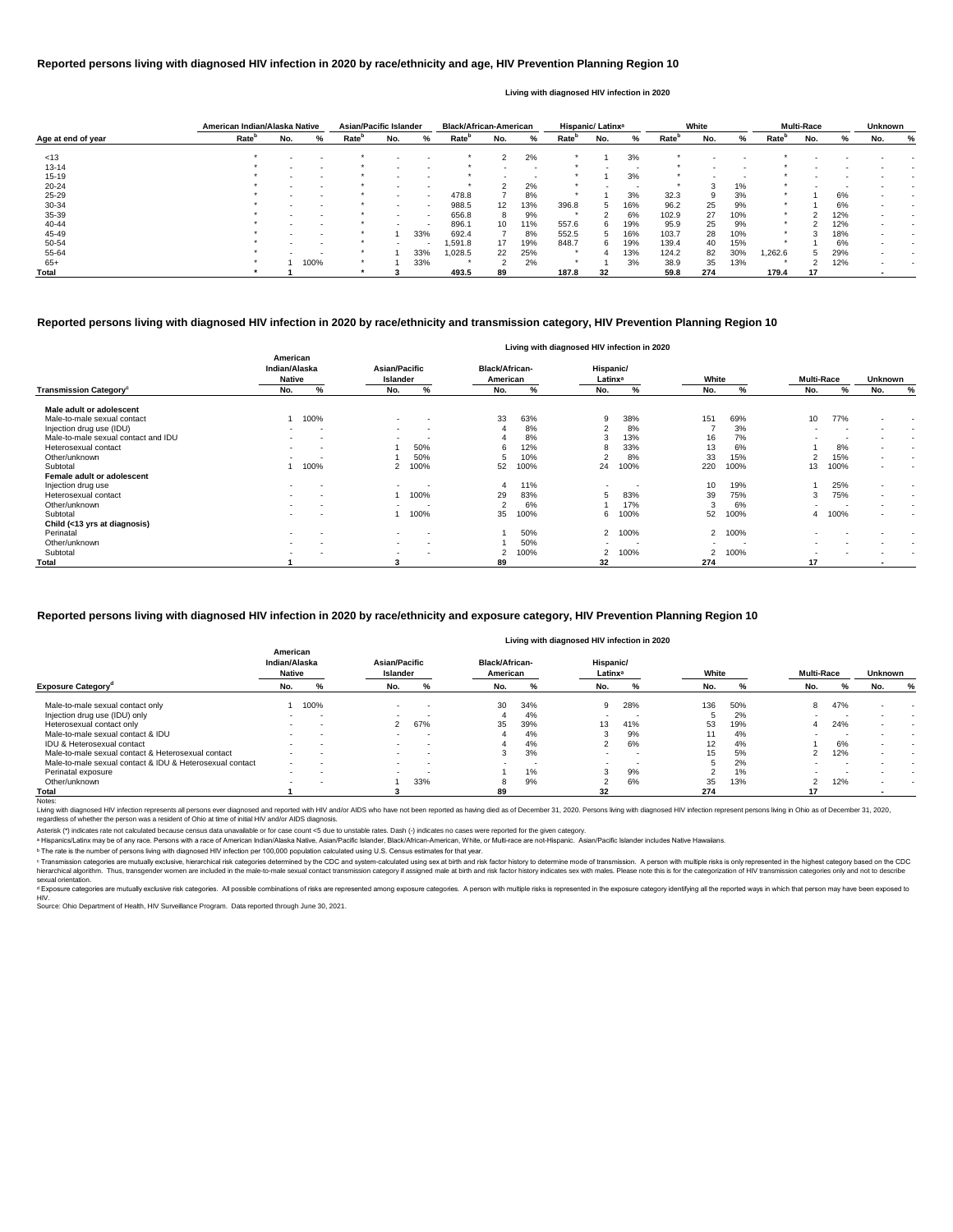#### **Trends in reported persons living with diagnosed HIV infection by year of diagnosis and selected characteristics, HIV Prevention Planning Region 10, 2016-2020**

**Living with Diagnosed HIV Infection**

|                                              |                   | 2016 |         |                   | 2017         |         |                   | 2018           |         |                   | 2019           |         |                   | 2020           |         |
|----------------------------------------------|-------------------|------|---------|-------------------|--------------|---------|-------------------|----------------|---------|-------------------|----------------|---------|-------------------|----------------|---------|
| <b>Characteristic</b>                        | Rate <sup>a</sup> | No.  | %       | Rate <sup>a</sup> | No.          | $\%$    | Rate <sup>a</sup> | No.            | %       | Rate <sup>a</sup> | No.            | %       | Rate <sup>a</sup> | No.            | %       |
| Sex at birth                                 |                   |      |         |                   |              |         |                   |                |         |                   |                |         |                   |                |         |
| Males                                        | 108.6             | 277  | 74%     | 113.0             | 288          | 74%     | 115.3             | 294            | 74%     | 118.4             | 302            | 75%     | 123.9             | 315            | 76%     |
| Females                                      | 38.2              | 98   | 26%     | 40.3              | 103          | 26%     | 39.9              | 102            | 26%     | 39.6              | 101            | 25%     | 39.7              | 101            | 24%     |
| Age at end of year                           |                   |      |         |                   |              |         |                   |                |         |                   |                |         |                   |                |         |
| < 13                                         | $\star$           | 1    | 1%      |                   | $\mathbf{1}$ | $1\%$   |                   | $\overline{2}$ | 1%      |                   | 3              | 1%      |                   | 3              | 1%      |
| $13 - 14$                                    |                   |      |         |                   |              |         |                   |                |         |                   |                |         |                   |                |         |
| 15-19                                        | ×                 | 1    | $< 1\%$ | $\star$           |              |         | $\star$           |                |         |                   |                |         |                   | 1              | $< 1\%$ |
| $20 - 24$                                    | 23.9              | 8    | 2%      | 30.6              | 10           | 3%      | 21.8              | 7              | 2%      | 21.9              | 7              | 2%      | 15.8              | 5              | 1%      |
| 25-29                                        | 95.8              | 29   | 8%      | 82.7              | 26           | 7%      | 71.9              | 23             | 6%      | 53.1              | 17             | 4%      | 56.6              | 18             | 4%      |
| 30-34                                        | 102.6             | 30   | 8%      | 108.0             | 31           | 8%      | 114.6             | 33             | 8%      | 120.5             | 35             | 9%      | 146.6             | 43             | 10%     |
| 35-39                                        | 142.2             | 42   | 11%     | 120.2             | 36           | 9%      | 123.8             | 37             | 9%      | 114.6             | 34             | 8%      | 132.6             | 39             | 9%      |
| 40-44                                        | 121.0             | 35   | 9%      | 161.3             | 46           | 12%     | 161.6             | 46             | 12%     | 181.6             | 52             | 13%     | 148.4             | 43             | 10%     |
| 45-49                                        | 165.1             | 52   | 14%     | 166.2             | 52           | 13%     | 175.5             | 54             | 14%     | 165.2             | 50             | 12%     | 148.6             | 44             | 11%     |
| 50-54                                        | 185.5             | 66   | 18%     | 195.5             | 67           | 17%     | 164.2             | 54             | 14%     | 176.8             | 56             | 14%     | 205.7             | 64             | 15%     |
| 55-64                                        | 126.8             | 91   | 24%     | 136.0             | 98           | 25%     | 152.7             | 110            | 28%     | 160.6             | 115            | 29%     | 161.4             | 114            | 27%     |
| $65+$                                        | 23.2              | 20   | 5%      | 27.3              | 24           | 6%      | 33.3              | 30             | 8%      | 36.8              | 34             | 8%      | 44.5              | 42             | 10%     |
| Race/Ethnicity <sup>b</sup>                  |                   |      |         |                   |              |         |                   |                |         |                   |                |         |                   |                |         |
| American Indian/Alaska Native                | $\star$           | 1    | $< 1\%$ | $\ast$            | $\mathbf{1}$ | $< 1\%$ |                   | $\mathbf 1$    | $< 1\%$ |                   | $\mathbf{1}$   | $< 1\%$ |                   | -1             | $< 1\%$ |
| Asian/Pacific Islander                       |                   | 3    | 1%      | $\ast$            | 2            | 1%      | $\ast$            | 4              | 1%      |                   | 4              | 1%      |                   | 3              | 1%      |
| Black/African-American                       | 426.1             | 76   | 20%     | 424.1             | 76           | 19%     | 433.6             | 78             | 20%     | 474.9             | 85             | 21%     | 493.5             | 89             | 21%     |
| Hispanic/Latinx                              | 133.4             | 20   | 5%      | 163.8             | 25           | 6%      | 157.7             | 25             | 6%      | 175.0             | 29             | 7%      | 187.8             | 32             | 8%      |
| White                                        | 56.0              | 260  | 69%     | 58.5              | 271          | 69%     | 58.7              | 271            | 68%     | 58.4              | 269            | 67%     | 59.8              | 274            | 66%     |
| Multi-Race                                   | 173.5             | 15   | 4%      | 180.8             | 16           | 4%      | 188.2             | 17             | 4%      | 163.2             | 15             | 4%      | 179.4             | 17             | 4%      |
| Unknown                                      |                   |      |         |                   |              |         |                   |                |         |                   |                |         |                   |                |         |
| Race/Ethnicity <sup>b</sup> and Sex at birth |                   |      |         |                   |              |         |                   |                |         |                   |                |         |                   |                |         |
| American Indian/Alaska Native Males          |                   | 1    | 1%      |                   | $\mathbf 1$  | $< 1\%$ |                   | $\mathbf 1$    | $< 1\%$ |                   | 1              | $< 1\%$ |                   | 1              | 1%      |
| American Indian/Alaska Native Females        |                   |      |         |                   |              |         |                   |                |         |                   |                |         |                   |                |         |
| Asian/Pacific Islander Males                 |                   | 2    | 1%      | $\star$           | 1            | $< 1\%$ | $^\ast$           | 3              | 1%      |                   | 3              | 1%      |                   | 2              | $< 1\%$ |
| Asian/Pacific Islander Females               |                   | 1    | $< 1\%$ | $^\star$          | -1           | $< 1\%$ | $^\ast$           | -1             | $< 1\%$ |                   | -1             | $< 1\%$ |                   | 1              | $< 1\%$ |
| Black/African-American Males                 | 472.5             | 45   | 12%     | 470.2             | 45           | 12%     | 436.5             | 42             | 11%     | 498.0             | 48             | 12%     | 556.9             | 54             | 13%     |
| Black/African-American Females               | 372.8             | 31   | 8%      | 371.3             | 31           | 8%      | 430.3             | 36             | 9%      | 447.8             | 37             | 9%      | 419.7             | 35             | 8%      |
| Hispanic/Latino Males                        | 177.4             | 14   | 4%      | 198.8             | 16           | 4%      | 201.2             | 17             | 4%      | 238.7             | 21             | 5%      | 278.1             | 25             | 6%      |
| Hispanic/Latina Females                      | 84.5              | 6    | 2%      | 124.8             | 9            | 2%      | 108.0             | 8              | 2%      | 102.9             | 8              | 2%      | 87.0              | $\overline{7}$ | 2%      |
| <b>White Males</b>                           | 88.5              | 204  | 54%     | 92.6              | 213          | 54%     | 95.0              | 218            | 55%     | 94.3              | 216            | 54%     | 96.6              | 220            | 53%     |
| <b>White Females</b>                         | 23.9              | 56   | 15%     | 24.9              | 58           | 15%     | 22.8              | 53             | 13%     | 22.9              | 53             | 13%     | 23.4              | 54             | 13%     |
| Multi-Race Males                             | 254.7             | 11   | 3%      | 270.0             | 12           | 3%      | 287.3             | 13             | 3%      | 283.5             | 13             | 3%      | 273.9             | 13             | 3%      |
| Multi-Race Females                           | $\star$           | 4    | $1\%$   | $^{\ast}$         | 4            | 1%      | $\star$           | 4              | $1\%$   |                   | $\overline{2}$ | $< 1\%$ |                   | 4              | 1%      |
| Unknown                                      | $\star$           |      |         |                   |              |         | $\star$           |                |         |                   |                |         |                   |                |         |
| <b>Total</b>                                 | 73.3              | 375  |         | 76.5              | 391          |         | 77.6              | 396            |         | 79.0              | 403            |         | 81.7              | 416            |         |
| Notes:                                       |                   |      |         |                   |              |         |                   |                |         |                   |                |         |                   |                |         |

Living with diagnosed HIV infection by year (2016-2020) represents all persons ever diagnosed and reported with HIV and/or AIDS who have not been reported as having died as of December 31 of the corresponding year. Persons living with diagnosed HIV infection represent persons living in Ohio as of December 31 of the corresponding year, regardless of whether the person was a resident of Ohio at time of initial HIV and/or AIDS diagnosis.

Asterisk (\*) indicates rate not calculated for case count <5 due to unstable rates. Dash (-) indicates no cases were reported for the given category.

a The rate is the number of persons living with diagnosed HIV infection per 100,000 population calculated using U.S. Census estimates for that year.

**b** Hispanics/Latinx may be of any race. Persons with a race of American Indian/Alaska Native, Asian/Pacific Islander, Black/African-American, White, or Multi-race are not-Hispanic. Asian/Pacific Islander includes Native Hawaiians.